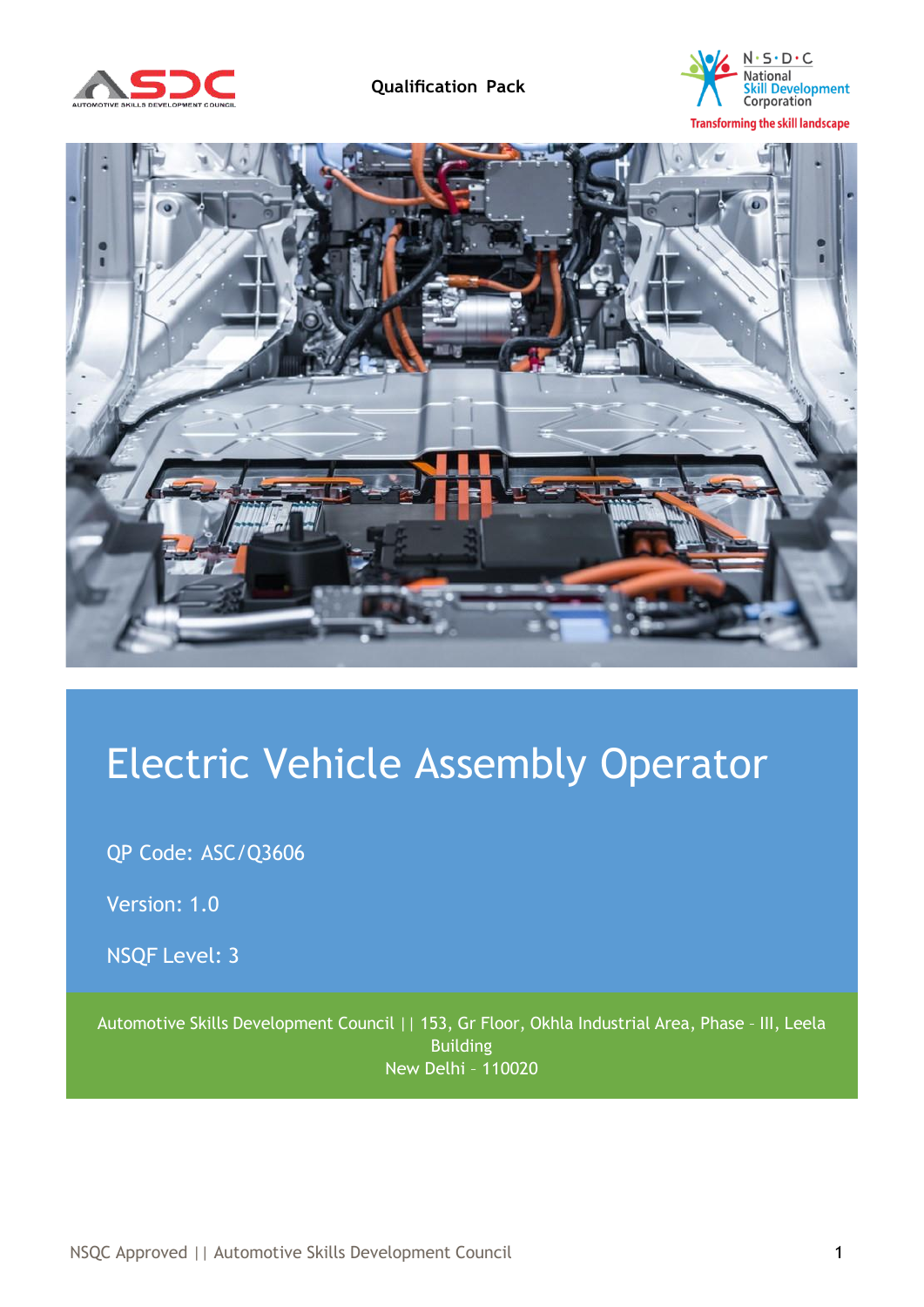

**Qualification Pack**



# **Contents**

| ASC/N3618: Support the technician in electric vehicle assembly operations 20 |     |
|------------------------------------------------------------------------------|-----|
|                                                                              |     |
|                                                                              | 26  |
|                                                                              | -27 |
|                                                                              | 28  |
|                                                                              | 29  |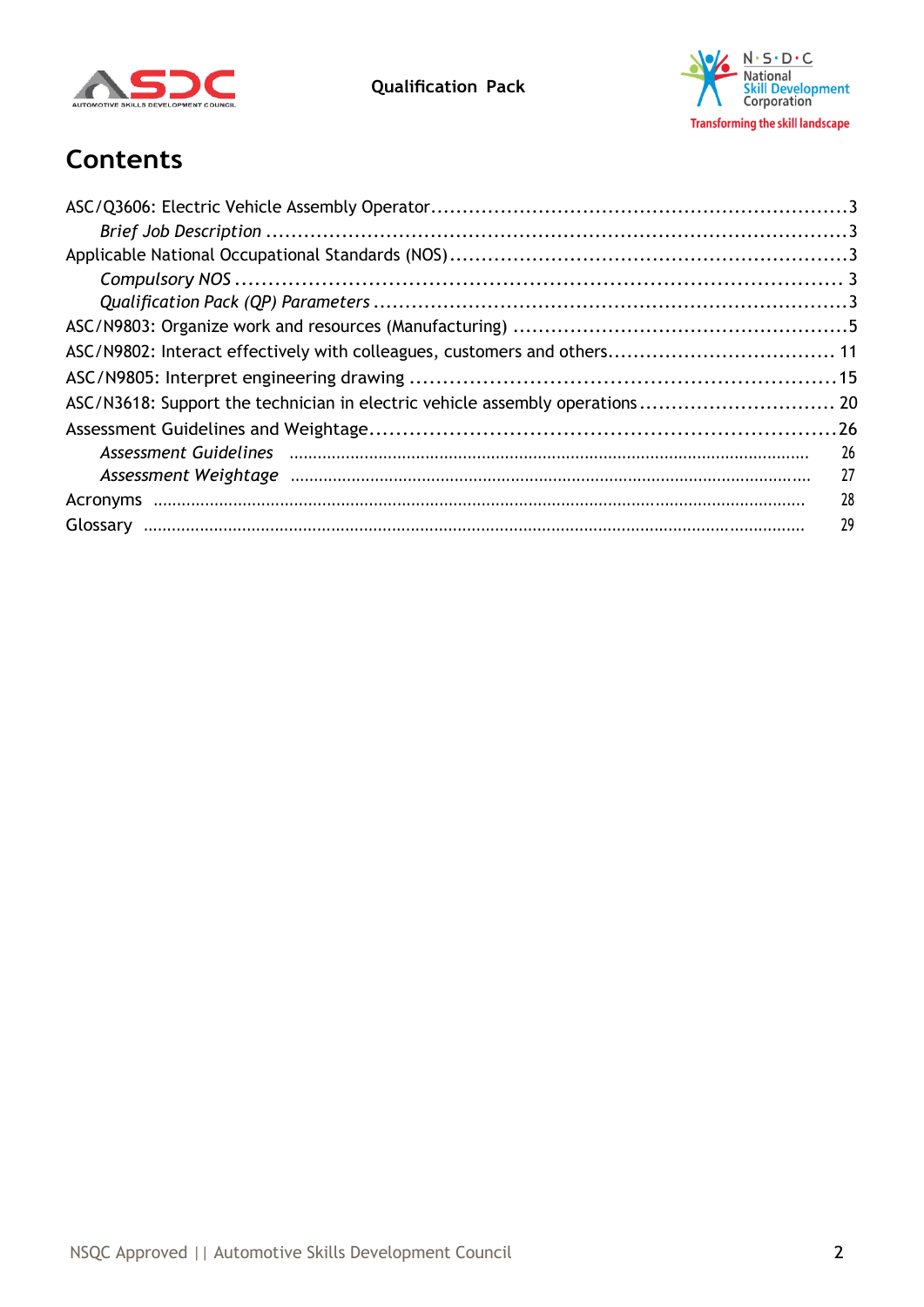



# <span id="page-2-0"></span>**ASC/Q3606: Electric Vehicle Assembly Operator**

### <span id="page-2-1"></span>**Brief Job Description**

The individual supports the electric vehicle assembly technician and performs assembly of electric vehicle and its components.

#### **Personal Attributes**

The person should be patient, organised, team-oriented and have the ability to work for long hours in adverse conditions. They should be keen observers and have an eye for detail and quality.

#### <span id="page-2-2"></span>**Applicable National Occupational Standards (NOS)**

#### <span id="page-2-3"></span>**Compulsory NOS:**

- 1. ASC/N9803: Organize work and resources [\(Manufacturing\)](#page-0-0)
- 2. [ASC/N9802:](#page-0-0) Interact effectively with colleagues, customers and others
- 3. [ASC/N9805:](#page-0-0) Interpret engineering drawing
- 4. [ASC/N3618:](#page-0-0) Support the technician in electric vehicle assembly operations

#### <span id="page-2-4"></span>**Qualification Pack (QP) Parameters**

| Sector                                                              | Automotive                                                                                                                                |
|---------------------------------------------------------------------|-------------------------------------------------------------------------------------------------------------------------------------------|
| Sub-Sector                                                          | Manufacturing                                                                                                                             |
| Occupation                                                          | <b>Assembly Operation</b>                                                                                                                 |
| Country                                                             | India                                                                                                                                     |
| <b>NSQF Level</b>                                                   | 3                                                                                                                                         |
| Aligned to NCO/ISCO/ISIC Code                                       | NCO-2015/8211.1201                                                                                                                        |
| <b>Minimum Educational Qualification &amp;</b><br><b>Experience</b> | 10th Class with 2 Years of experience<br>OR.<br>Certificate-NSQF (Automotive Assembly<br>Assistant Level 2) with 2 Years of<br>experience |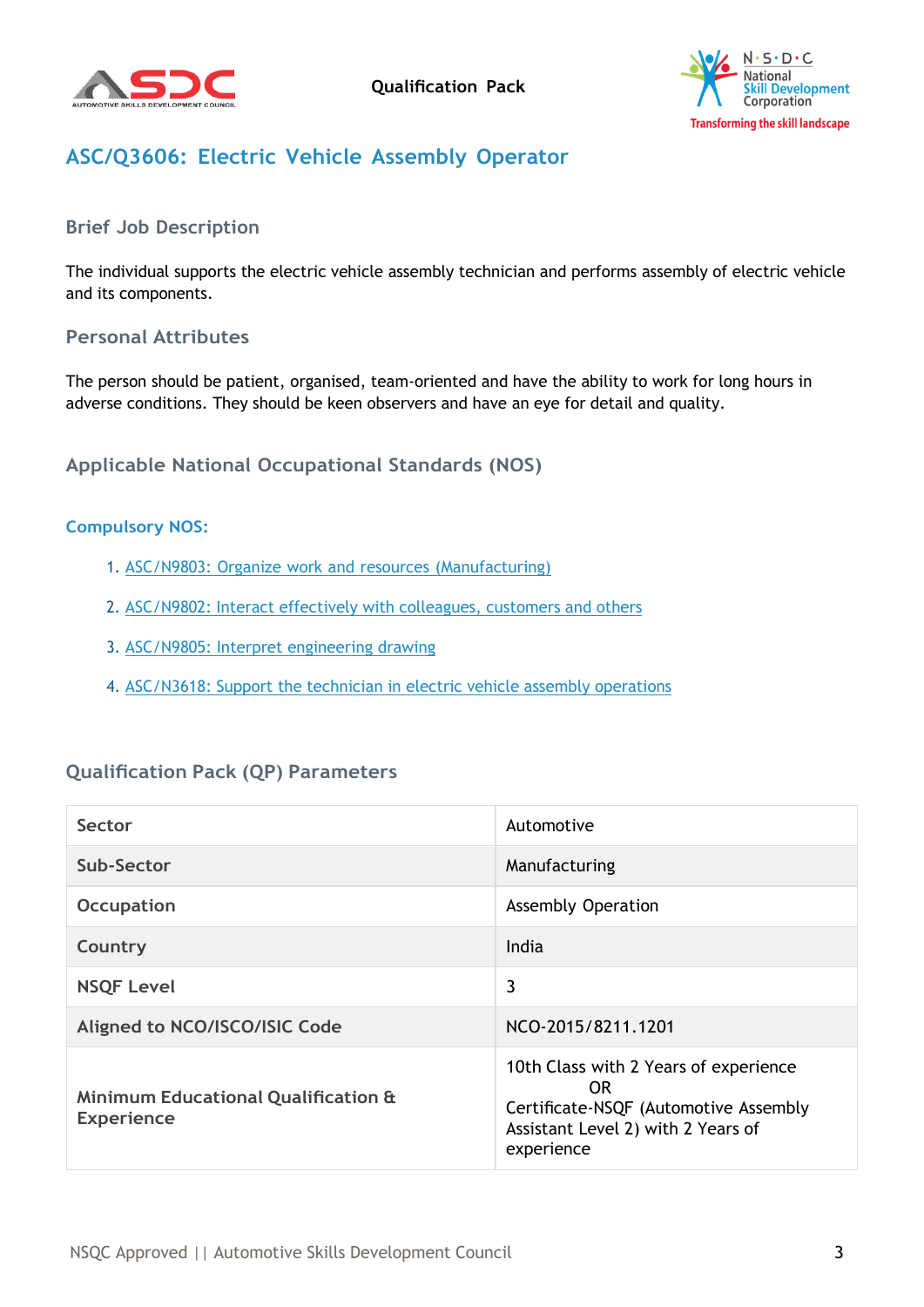



| <b>Minimum Level of Education for Training in</b><br><b>School</b> |            |
|--------------------------------------------------------------------|------------|
| <b>Pre-Requisite License or Training</b>                           | <b>NA</b>  |
| <b>Minimum Job Entry Age</b>                                       | 18 Years   |
| <b>Last Reviewed On</b>                                            | 20/04/2021 |
| <b>Next Review Date</b>                                            | 20/04/2026 |
| <b>Deactivation Date</b>                                           | 20/04/2026 |
| <b>NSQC Approval Date</b>                                          | 24/06/2021 |
| <b>Version</b>                                                     | 1.0        |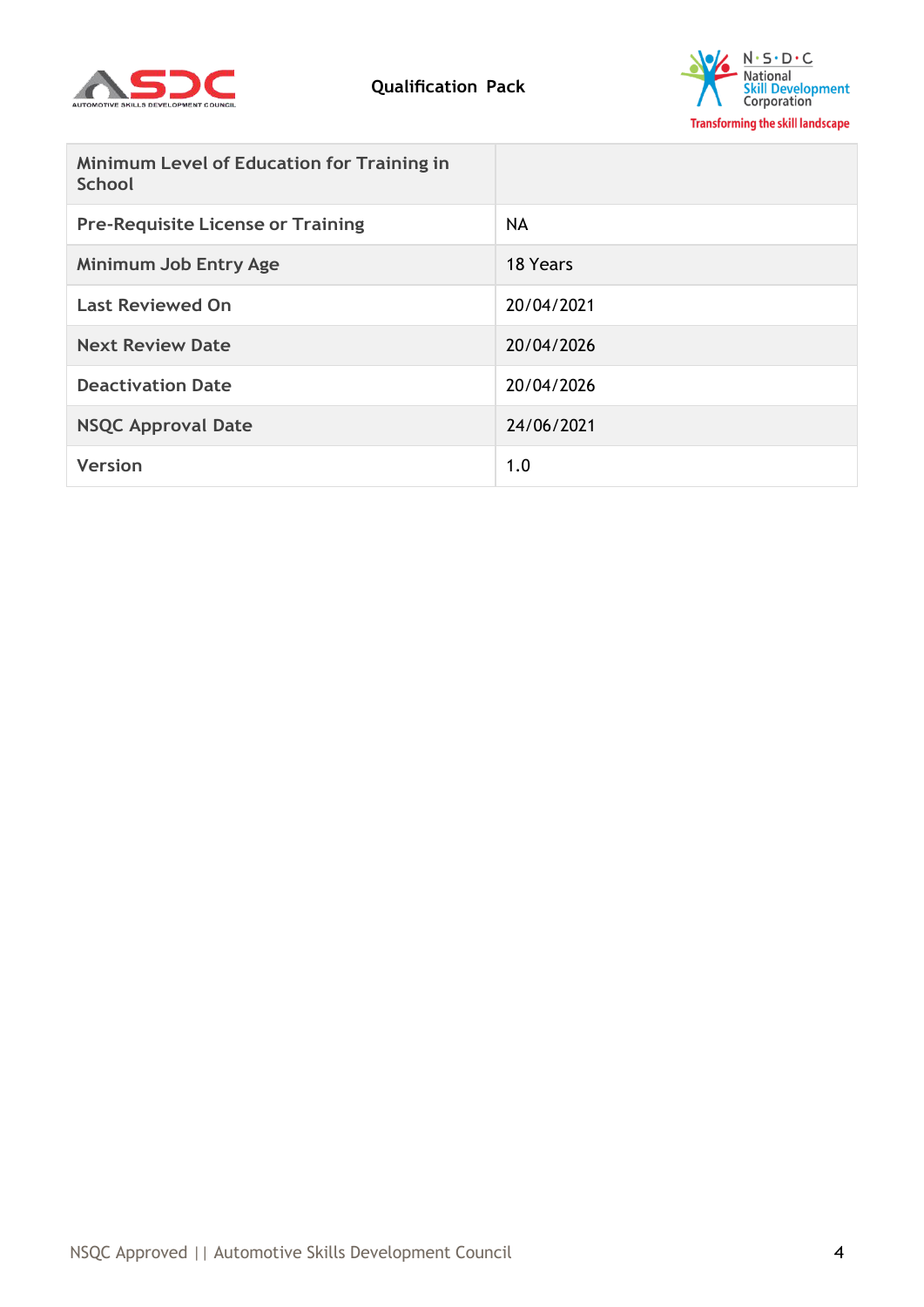



# <span id="page-4-0"></span>**ASC/N9803: Organize work and resources (Manufacturing)**

## **Description**

This NOS unit is about implementing safety, planning work, adopting sustainable practices for optimising use of resources

## **Scope**

The scope covers the following :

- Maintain safe and secure working environment
- Health and hygiene
- Perform work as per quality standards
- Effective waste management practices
- Material/energy conservation practices

### **Elements and Performance Criteria**

#### *Maintain safe and secure working environment*

To be competent, the user/individual on the job must be able to:

- **PC1.** identify hazardous activities and the possible causes of risks or accidents in the workplace
- **PC2.** follow safe working practices while dealing with hazards to ensure safety of self and others
- **PC3.** carry out routine check of the machine for identifying potential hazards
- **PC4.** use appropriate protective clothing/equipment for specific tasks and work
- **PC5.** follow safety hazards and preventive techniques during fire drill
- **PC6.** report any identified breaches in health, safety and security policies and procedures to the designated person

#### *Health and hygiene*

To be competent, the user/individual on the job must be able to:

- **PC7.** ensure workstation and equipment are regularly clean and sanitized
- **PC8.** clean hands with soap, alcohol-based sanitizer regularly
- **PC9.** avoid contact with ill people and self-isolate in a similar situation
- **PC10.** wear and dispose PPEs regularly and appropriately
- **PC11.** report advanced hygiene and sanitation issues to appropriate authority
- **PC12.** follow stress and anxiety management techniques

#### *Perform work as per quality standards*

To be competent, the user/individual on the job must be able to:

- **PC13.** ensure that work is accomplished as per the requirements within the specified timeline
- **PC14.** ensure team goals are given preference over individual goals

#### *Effective waste management practices*

To be competent, the user/individual on the job must be able to:

- **PC15.** follow the fundamentals of 5S for waste management
- **PC16.** segregate waste into different categories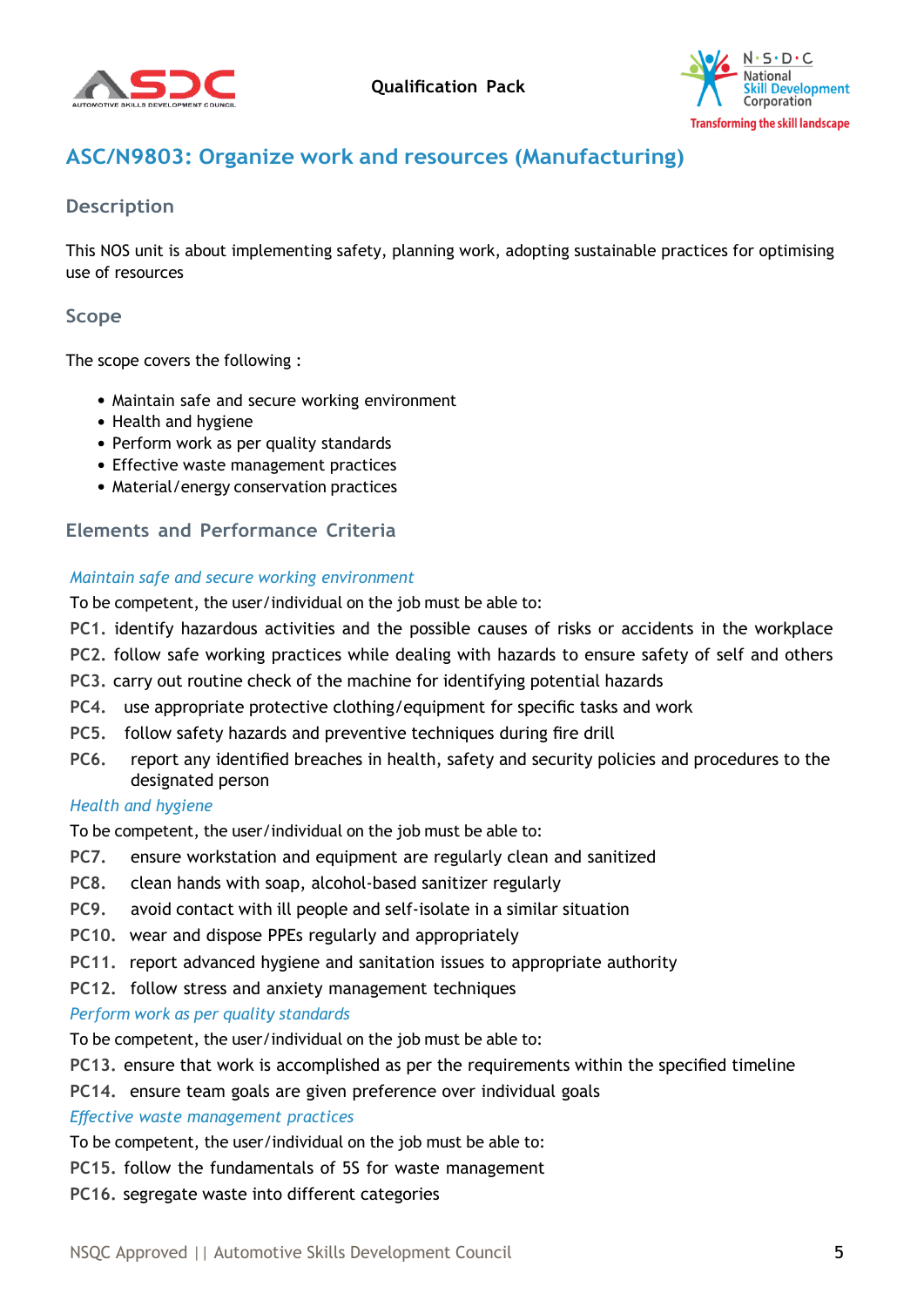

# **Qualification Pack**



- **PC17.** follow processes specified for disposal of hazardous waste
- **PC18.** identify recyclable, non-recyclable and hazardous waste

**PC19.** dispose non-recyclable, recyclable and reusable waste appropriately at identified location *Material/energy conservation practices*

To be competent, the user/individual on the job must be able to:

- **PC20.** identify ways to optimize usage of material in various tasks/activities/processes
- **PC21.** check for spills/leakages in various tasks/activities/processes
- **PC22.** plug spills/leakages and escalate to appropriate authority if unable to rectify
- **PC23.** check if the equipment/machine is functioning normally before commencing work and rectify wherever required
- **PC24.** report malfunctioning (fumes/ sparks/emission/vibration/noise) and lapse in maintenance of equipment
- **PC25.** ensure electrical equipment and appliances are properly connected and turned off when not in use

# **Knowledge and Understanding (KU)**

The individual on the job needs to know and understand:

- **KU1.** organisation procedures for health, safety and security, individual role and responsibilities in this context
- **KU2.** the organisation's emergency procedures for different emergency situations and the importance of following the same
- **KU3.** evacuation procedures for workers and visitors
- **KU4.** how and when to report hazards as well as the limits of responsibility for dealing with hazards
- **KU5.** potential hazards, risks and threats based on the nature of work
- **KU6.** preventative and remedial actions to be taken in case of exposure to toxic material
- **KU7.** various types of fire extinguisher
- **KU8.** various types of safety signs and their meaning
- **KU9.** appropriate first aid treatment relevant to different condition e.g. bleeding, minor burns, eye injuries etc.
- **KU10.** relevant standards, procedures and policies related to 5S followed in the company
- **KU11.** the various materials used and their storage norms
- **KU12.** efficient utilisation of material and water
- **KU13.** basics of electricity and prevalent energy efficient devices
- **KU14.** common practices of conserving electricity
- **KU15.** common sources and ways to minimize pollution
- **KU16.** categorisation of waste into dry, wet, recyclable, non-recyclable and items of single-use plastics
- **KU17.** usage of different colors of dustbins
- **KU18.** waste management techniques
- **KU19.** significance of greening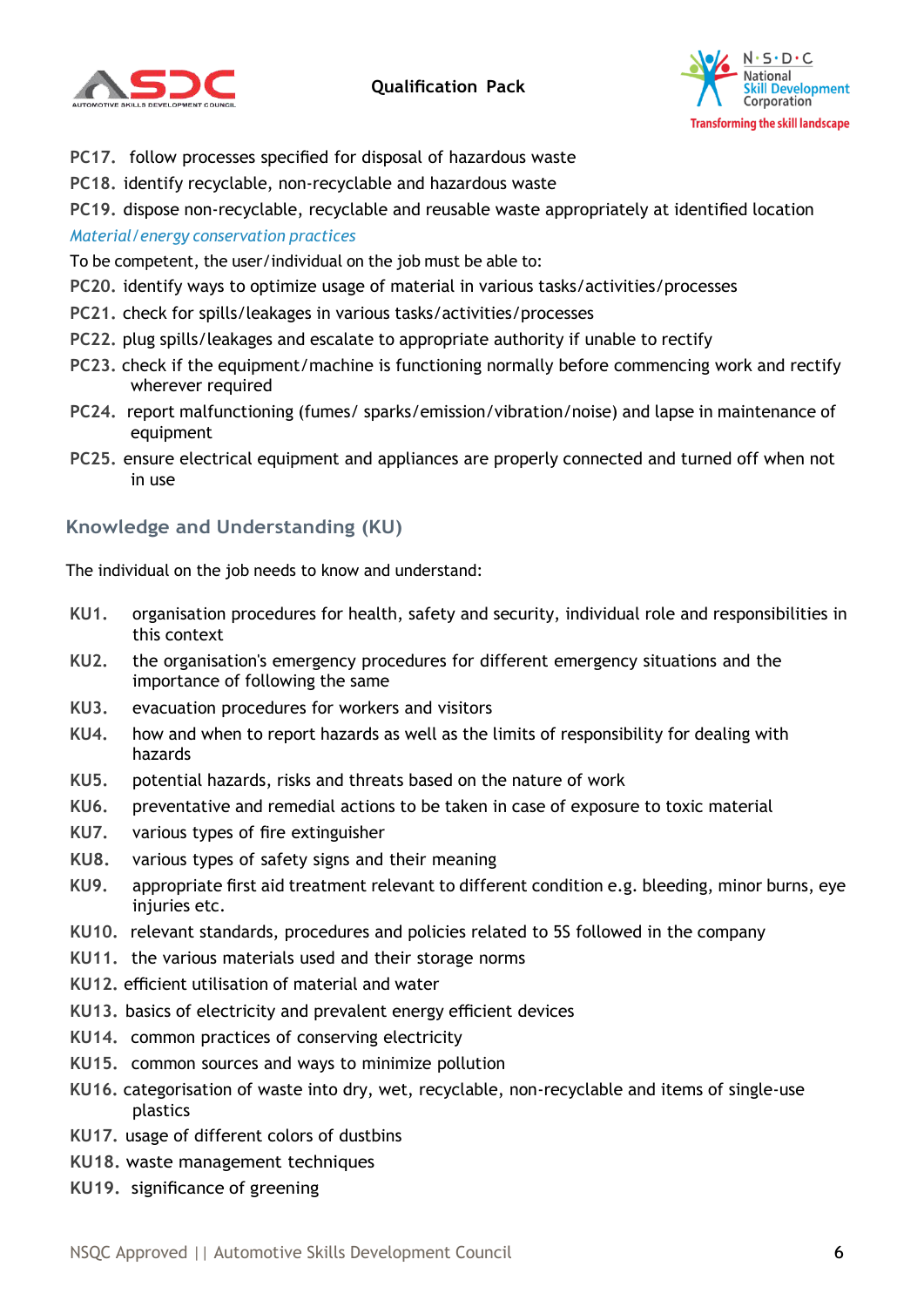



# **Generic Skills (GS)**

User/individual on the job needs to know how to:

- **GS1.** read safety instructions/guidelines
- **GS2.** modify work practices to improve them
- **GS3.** ask for clarifications from superior about the job requirement
- **GS4.** work with supervisors/team members to carry out work related tasks
- **GS5.** complete tasks efficiently and accurately within stipulated time
- **GS6.** inform/report to concerned person in case of any problem
- **GS7.** make timely decisions for efficient utilization of resources
- **GS8.** write reports such as accident report, in at least English/regional language
- **GS9.** be punctual and utilize time efficiently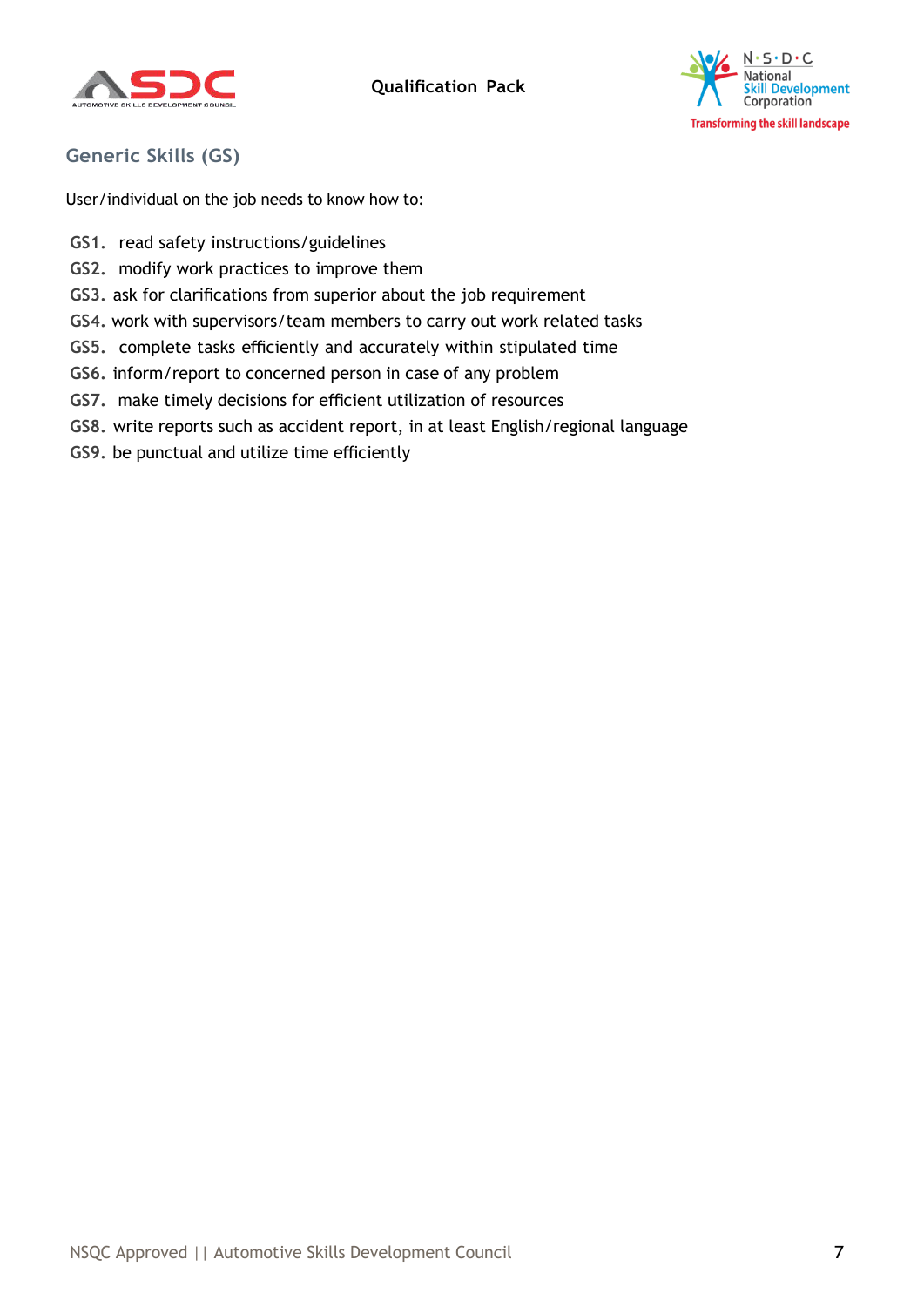



# **Assessment Criteria**

| <b>Assessment Criteria for Outcomes</b>                                                                                   | <b>Theory</b><br><b>Marks</b> | <b>Practical</b><br><b>Marks</b> | Project<br><b>Marks</b> | Viva<br><b>Marks</b> |
|---------------------------------------------------------------------------------------------------------------------------|-------------------------------|----------------------------------|-------------------------|----------------------|
| Maintain safe and secure working environment                                                                              | 11                            | 5                                |                         | $\overline{7}$       |
| PC1. identify hazardous activities and the possible<br>causes of risks or accidents in the workplace                      | $\overline{2}$                | 1                                |                         | 2                    |
| PC2. follow safe working practices while dealing<br>with hazards to ensure safety of self and others                      | $\overline{2}$                |                                  |                         | 1                    |
| PC3. carry out routine check of the machine for<br>identifying potential hazards                                          | $\overline{2}$                | 1                                |                         | 1                    |
| PC4. use appropriate protective clothing/equipment<br>for specific tasks and work                                         | $\overline{2}$                | 1                                |                         | 1                    |
| PC5. follow safety hazards and preventive<br>techniques during fire drill                                                 | $\overline{2}$                | 1                                |                         | 1                    |
| PC6. report any identified breaches in health, safety<br>and security policies and procedures to the<br>designated person | 1                             | 1                                |                         |                      |
| <b>Health and hygiene</b>                                                                                                 | $\overline{7}$                | 5                                |                         | $\overline{2}$       |
| PC7. ensure workstation and equipment are<br>regularly clean and sanitized                                                | $\overline{2}$                | $\overline{2}$                   |                         | 1                    |
| PC8. clean hands with soap, alcohol-based sanitizer<br>regularly                                                          | 1                             | 1                                |                         | 1                    |
| PC9. avoid contact with ill people and self-isolate in<br>a similar situation                                             | 1                             |                                  |                         |                      |
| PC10. wear and dispose PPEs regularly and<br>appropriately                                                                | 1                             |                                  |                         |                      |
| PC11. report advanced hygiene and sanitation<br>issues to appropriate authority                                           | 1                             | 1                                |                         |                      |
| PC12. follow stress and anxiety management<br>techniques                                                                  | 1                             | 1                                |                         |                      |
| Perform work as per quality standards                                                                                     | 5                             | 3                                |                         | $\overline{2}$       |
| PC13. ensure that work is accomplished as per the<br>requirements within the specified timeline                           | $\overline{2}$                | $\overline{2}$                   |                         | 1                    |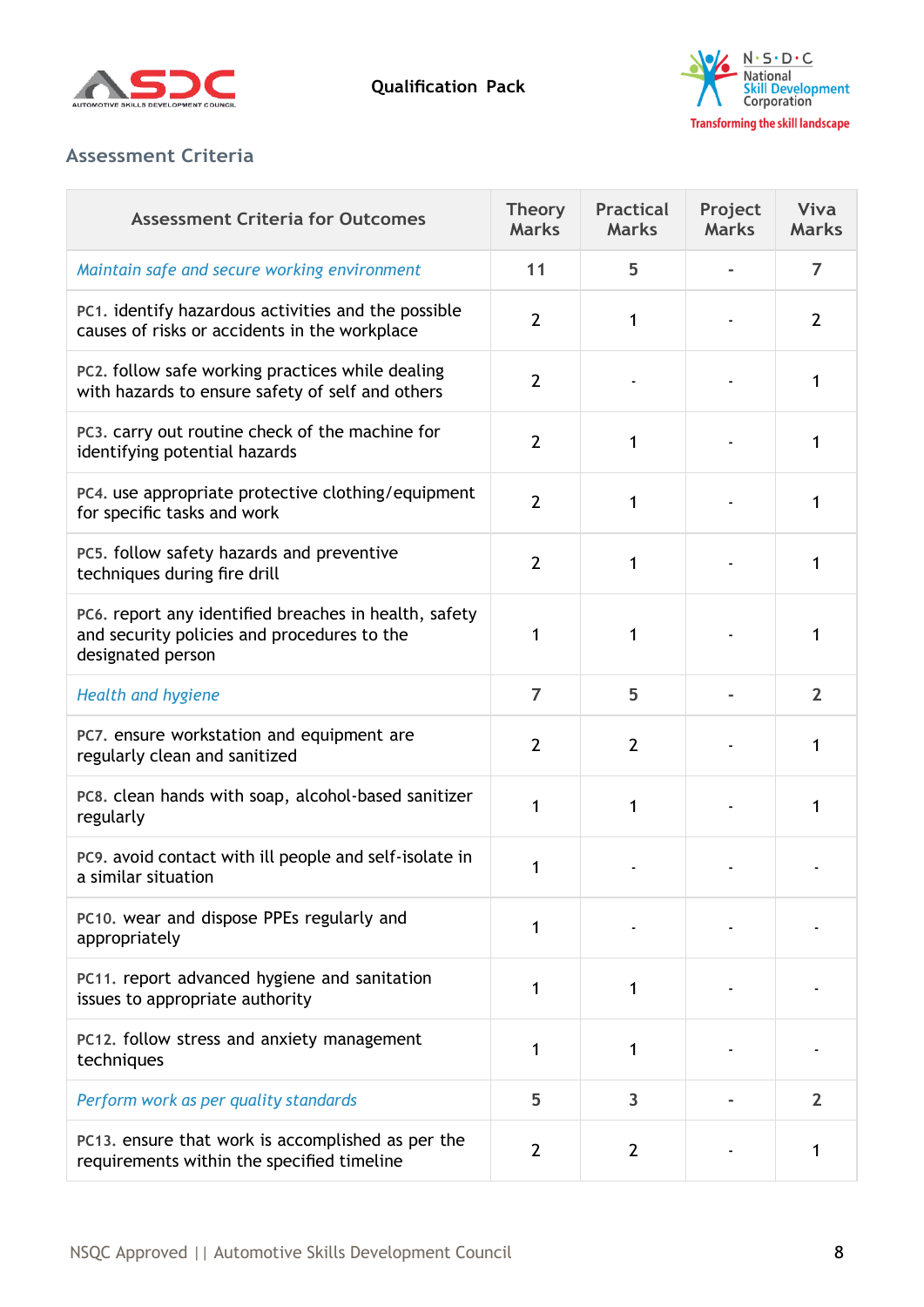



| <b>Assessment Criteria for Outcomes</b>                                                                                 | <b>Theory</b><br><b>Marks</b> | <b>Practical</b><br><b>Marks</b> | Project<br><b>Marks</b> | Viva<br><b>Marks</b> |
|-------------------------------------------------------------------------------------------------------------------------|-------------------------------|----------------------------------|-------------------------|----------------------|
| PC14. ensure team goals are given preference over<br>individual goals                                                   | 3                             | 1                                |                         | 1                    |
| Effective waste management practices                                                                                    | 15                            | 10                               |                         | 4                    |
| PC15. follow the fundamentals of 5S for waste<br>management                                                             | 3                             | $\overline{2}$                   |                         | 1                    |
| PC16. segregate waste into different categories                                                                         | $\overline{2}$                | 1                                |                         |                      |
| PC17. follow processes specified for disposal of<br>hazardous waste                                                     | $\overline{2}$                | $\overline{2}$                   |                         | 1                    |
| PC18. identify recyclable, non-recyclable and<br>hazardous waste                                                        | $\overline{4}$                | $\overline{2}$                   |                         | 1                    |
| PC19. dispose non-recyclable, recyclable and<br>reusable waste appropriately at identified location                     | $\overline{4}$                | 3                                |                         | 1                    |
| Material/energy conservation practices                                                                                  | 12                            | $\overline{7}$                   |                         | 5                    |
| PC20. identify ways to optimize usage of material in<br>various tasks/activities/processes                              | $\overline{2}$                | 1                                |                         | 1                    |
| PC21. check for spills/leakages in various<br>tasks/activities/processes                                                | $\overline{2}$                | 1                                |                         | 1                    |
| PC22. plug spills/leakages and escalate to<br>appropriate authority if unable to rectify                                | $\overline{2}$                | 1                                |                         |                      |
| PC23, check if the equipment/machine is<br>functioning normally before commencing work and<br>rectify wherever required | $\overline{2}$                | $\overline{2}$                   |                         |                      |
| PC24. report malfunctioning (fumes/<br>sparks/emission/vibration/noise) and lapse in<br>maintenance of equipment        | $\overline{2}$                | 1                                |                         | 1                    |
| PC25. ensure electrical equipment and appliances<br>are properly connected and turned off when not in<br>use            | $\overline{2}$                | 1                                |                         | 1                    |
| <b>NOS Total</b>                                                                                                        | 50                            | 30                               |                         | 20                   |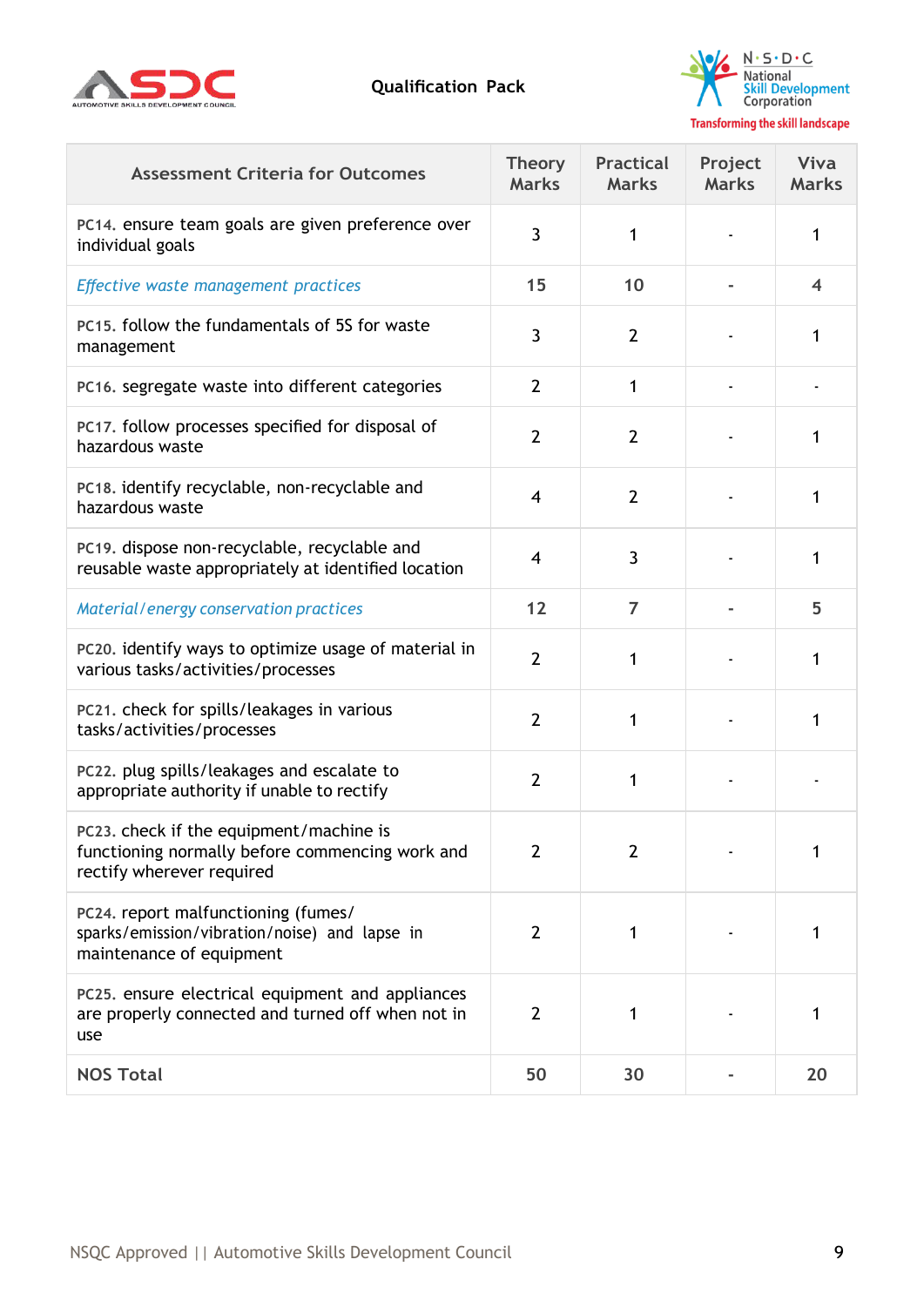



# **National Occupational Standards (NOS) Parameters**

| <b>NOS Code</b>            | ASC/N9803                                   |
|----------------------------|---------------------------------------------|
| <b>NOS Name</b>            | Organize work and resources (Manufacturing) |
| Sector                     | Automotive                                  |
| Sub-Sector                 | Generic                                     |
| Occupation                 | Generic                                     |
| <b>NSQF Level</b>          | 3                                           |
| <b>Credits</b>             | <b>TBD</b>                                  |
| <b>Version</b>             | 1.0                                         |
| <b>Last Reviewed Date</b>  | <b>NA</b>                                   |
| <b>Next Review Date</b>    | 24/12/2025                                  |
| <b>NSQC Clearance Date</b> | 25/02/2021                                  |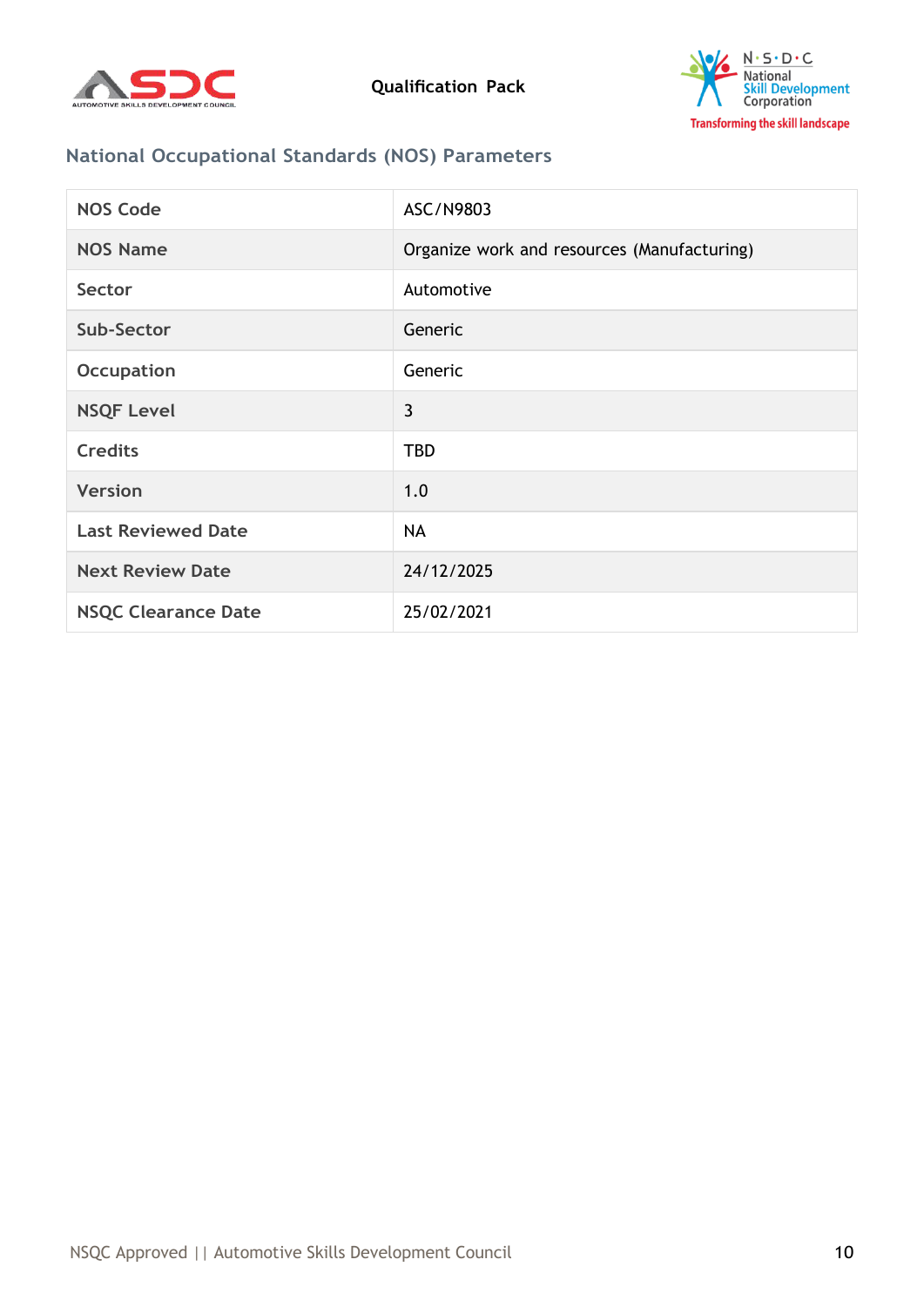



# <span id="page-10-0"></span>**ASC/N9802: Interact effectively with colleagues, customers and others**

## **Description**

This NOS unit is about communicating with customers and colleagues/superiors, either in own work group or in other work groups within organisation.

### **Scope**

The scope covers the following :

- Communicate effectively with colleagues, customers and others
- Interact with supervisor or superior

### **Elements and Performance Criteria**

#### *Communicate effectively with colleagues, customers and others*

To be competent, the user/individual on the job must be able to:

- **PC1.** maintain clear communication with colleagues, customers and others, wherever needed, through all means i.e. face-to-face, telephonic or written
- **PC2.** adjust communication styles to reflect gender and persons with disability (PwD) sensitivity
- **PC3.** work in a way that shows respect for colleagues and others
- **PC4.** follow the organisation's policies and procedures while working in a team
- **PC5.** respect personal space of colleagues and customers

#### *Interact with supervisor or superior*

To be competent, the user/individual on the job must be able to:

- **PC6.** identify work requirements by receiving instructions from reporting supervisor
- **PC7.** escalate problems to supervisors that cannot be handled including repairs and maintenance of machine
- **PC8.** report the completed work
- **PC9.** rectify errors as per feedback

# **Knowledge and Understanding (KU)**

The individual on the job needs to know and understand:

- **KU1.** the importance of effective communication and establishing good working relationships with colleagues and supervisor
- **KU2.** different methods of communication as per the circumstances
- **KU3.** gender based concepts, issues and legislation

# **Generic Skills (GS)**

User/individual on the job needs to know how to:

#### **GS1.** read instructions/guidelines/procedures

NSQC Approved || Automotive Skills Development Council 11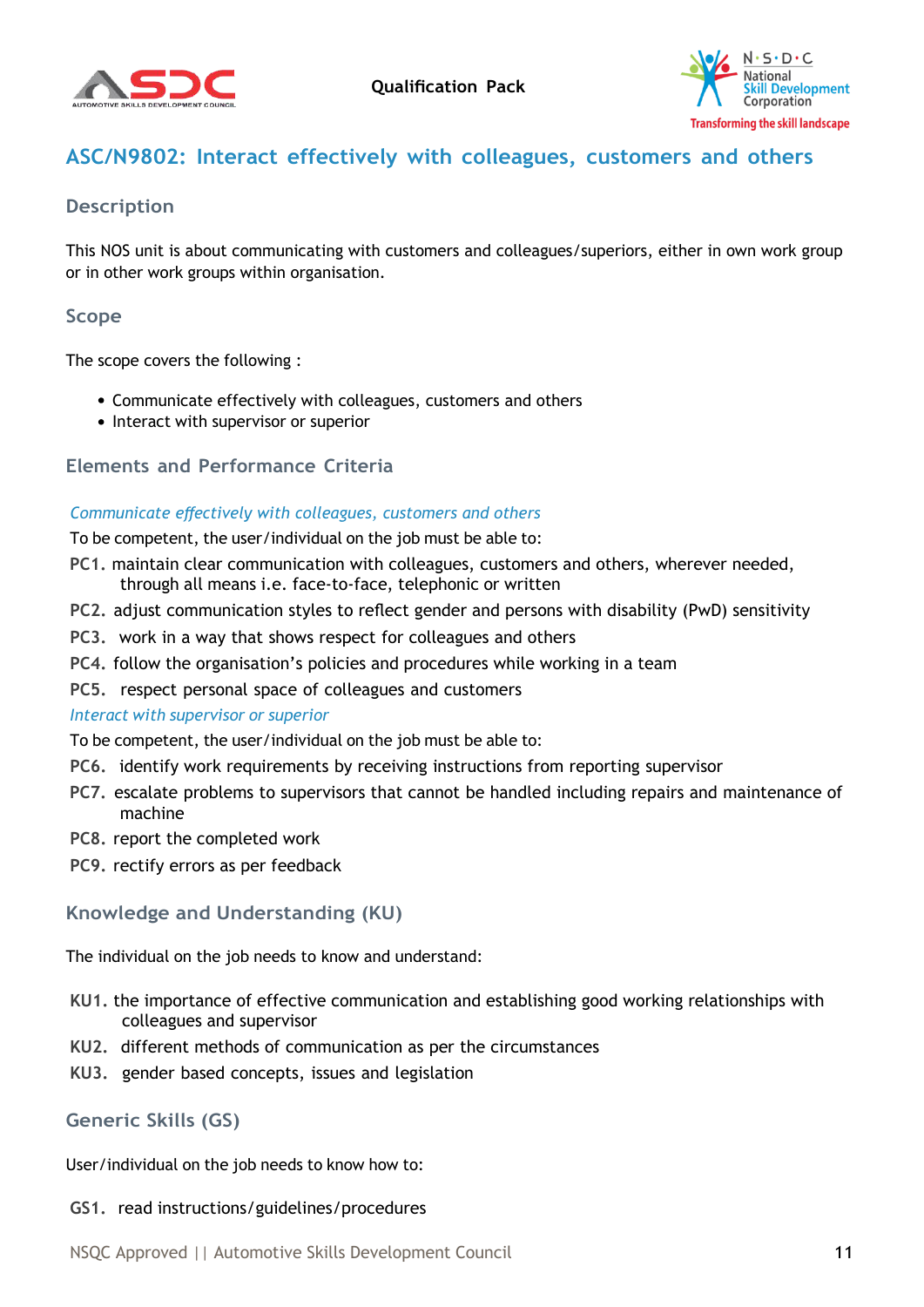



- **GS2.** listen effectively and orally communicate information
- **GS3.** ask for clarification and advice from the concerned person
- **GS4.** maintain positive and effective relationships with colleagues and customers
- **GS5.** evaluate the possible solution(s) to the problem
- **GS6.** deliver consistent and reliable service to customers
- **GS7.** complete written work with attention to detail
- **GS8.** check that the work meets customer requirements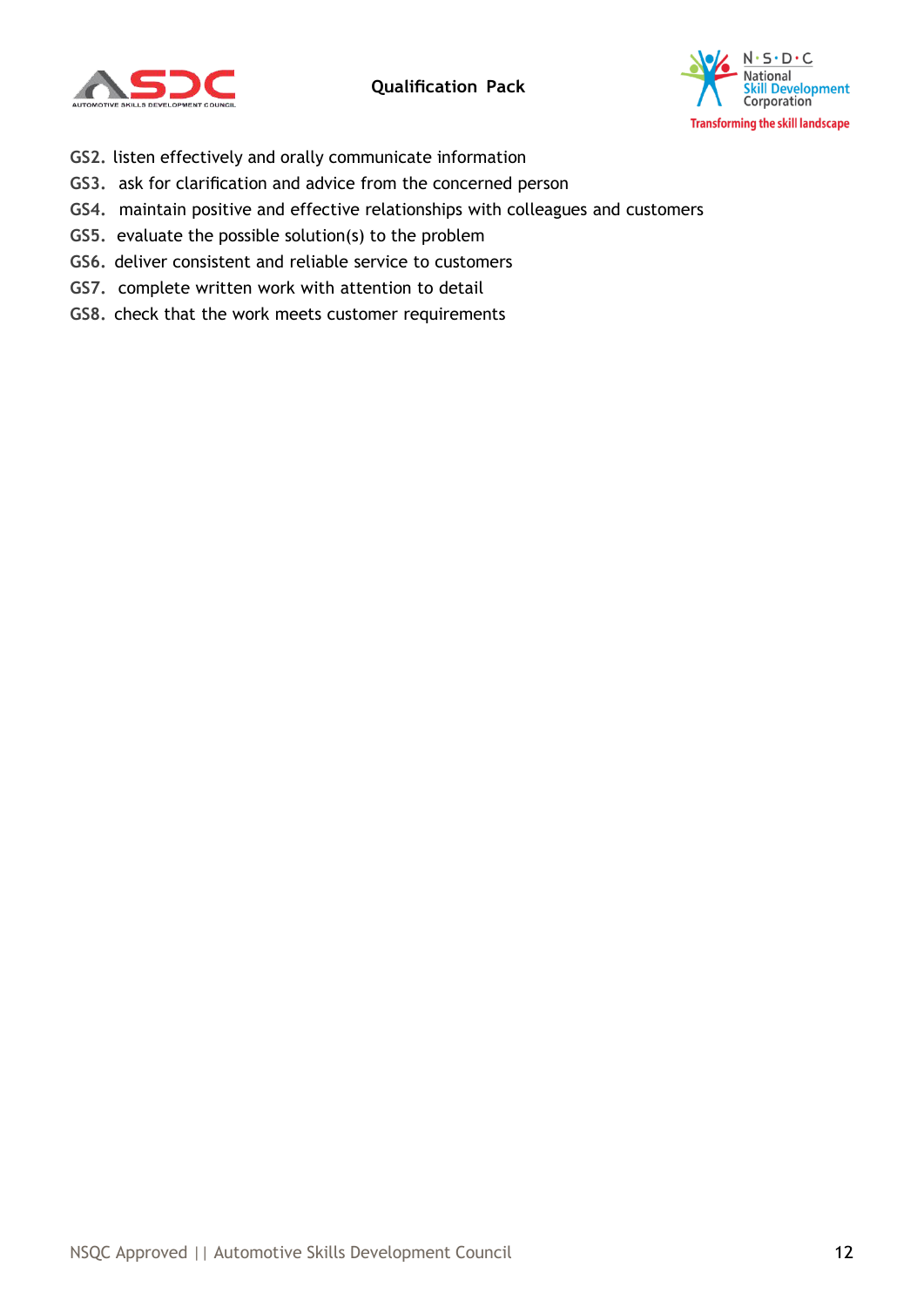



# **Assessment Criteria**

| <b>Assessment Criteria for Outcomes</b>                                                                                                                       | <b>Theory</b><br><b>Marks</b> | <b>Practical</b><br><b>Marks</b> | Project<br><b>Marks</b> | Viva<br><b>Marks</b> |
|---------------------------------------------------------------------------------------------------------------------------------------------------------------|-------------------------------|----------------------------------|-------------------------|----------------------|
| Communicate effectively with colleagues,<br>customers and others                                                                                              | 36                            | 11                               |                         | 14                   |
| PC1, maintain clear communication with<br>colleagues, customers and others, wherever<br>needed, through all means i.e. face-to-face,<br>telephonic or written | 8                             |                                  |                         | 4                    |
| PC2. adjust communication styles to reflect<br>gender and persons with disability (PwD)<br>sensitivity                                                        | 8                             |                                  |                         |                      |
| PC3. work in a way that shows respect for<br>colleagues and others                                                                                            | $\overline{7}$                | $\overline{\mathbf{4}}$          |                         | 3                    |
| PC4. follow the organisation's policies and<br>procedures while working in a team                                                                             | $\overline{7}$                | $\overline{4}$                   |                         | 3                    |
| PC5. respect personal space of colleagues and<br>customers                                                                                                    | 6                             | $\overline{3}$                   |                         | 4                    |
| Interact with supervisor or superior                                                                                                                          | 14                            | 19                               |                         | 6                    |
| PC6. identify work requirements by receiving<br>instructions from reporting supervisor                                                                        | $\overline{7}$                | $\overline{4}$                   |                         |                      |
| PC7. escalate problems to supervisors that<br>cannot be handled including repairs and<br>maintenance of machine                                               |                               | 5                                |                         | 3                    |
| PC8. report the completed work                                                                                                                                | $\overline{7}$                | 5                                |                         |                      |
| PC9. rectify errors as per feedback                                                                                                                           |                               | 5                                |                         | 3                    |
| <b>NOS Total</b>                                                                                                                                              | 50                            | 30                               |                         | 20                   |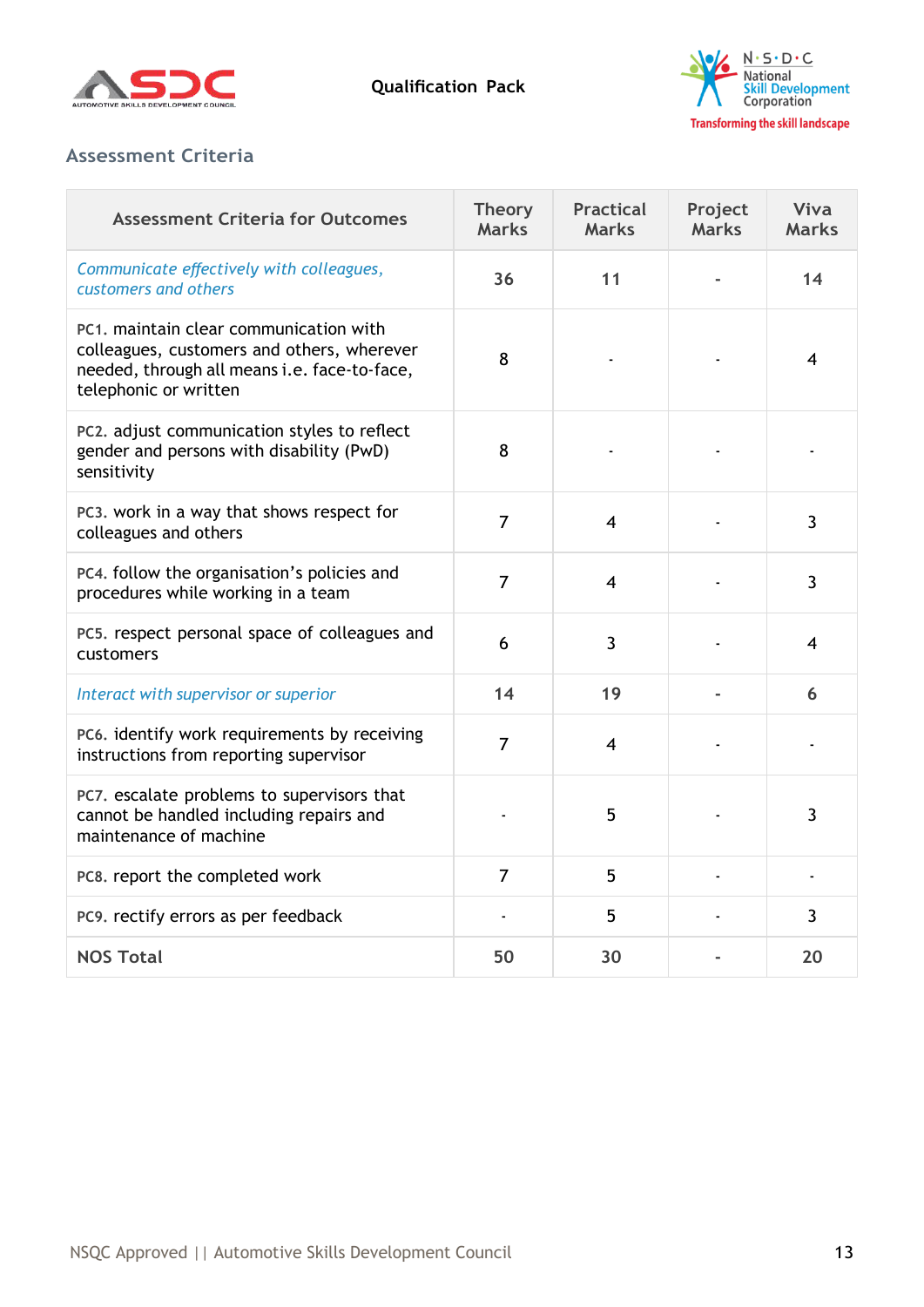



# **National Occupational Standards (NOS) Parameters**

| <b>NOS Code</b>            | ASC/N9802                                                  |
|----------------------------|------------------------------------------------------------|
| <b>NOS Name</b>            | Interact effectively with colleagues, customers and others |
| Sector                     | Automotive                                                 |
| Sub-Sector                 | Generic                                                    |
| <b>Occupation</b>          | Generic                                                    |
| <b>NSQF Level</b>          | 3                                                          |
| <b>Credits</b>             | <b>TBD</b>                                                 |
| <b>Version</b>             | 1.0                                                        |
| <b>Last Reviewed Date</b>  | <b>NA</b>                                                  |
| <b>Next Review Date</b>    | 22/09/2025                                                 |
| <b>NSQC Clearance Date</b> | 25/02/2021                                                 |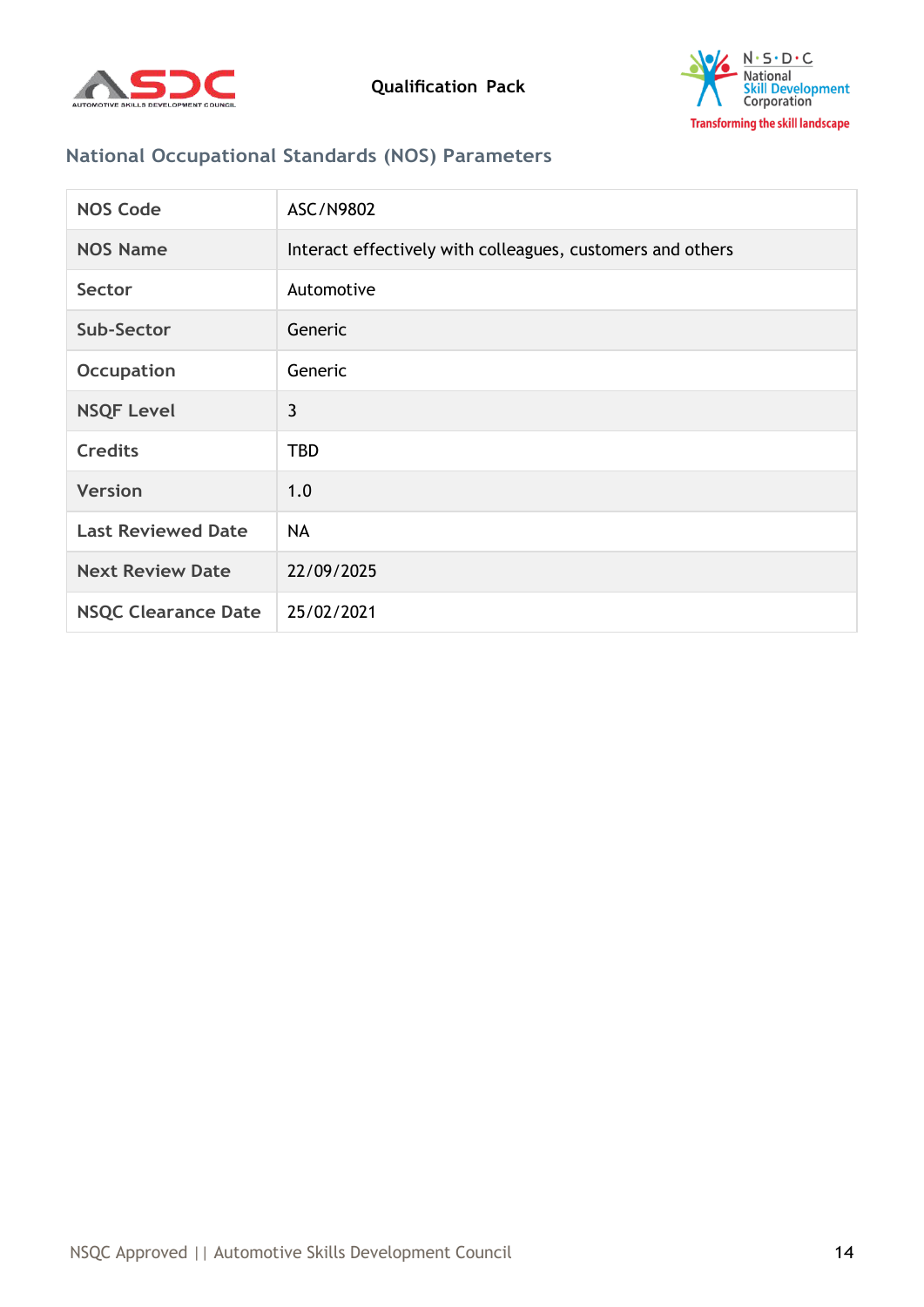



# <span id="page-14-0"></span>**ASC/N9805: Interpret engineering drawing**

# **Description**

This NOS unit is about reading and interpreting all concepts, symbols, methods, views, etc. of engineering drawing.

## **Scope**

The scope covers the following :

- Interpret information from various views, projection, 2D and 3D shapes
- Identify drawing standards and symbols
- Modification and storage of drawing

### **Elements and Performance Criteria**

#### *Interpret information from various views, projection, 2D and 3D shapes*

To be competent, the user/individual on the job must be able to:

- **PC1.** interpret engineering drawing's uniqueness, dimensions and important features in 2D and 3D shapes
- **PC2.** identify the difference between 2D and 3D shapes
- **PC3.** explain difference between first angle projection and third angle projection in mechanical engineering drawing
- **PC4.** interpret all the 3 axes (x, y and z axis) and geometrical shapes (cones, cylinder, sphere, cuboid, etc) on to a 2D and 3D projection
- **PC5.** identify details of the machine component which are not clearly visible by interpreting section views

#### *Identify drawing standards and symbols*

To be competent, the user/individual on the job must be able to:

- **PC6.** interpret Geometric Dimensioning and Tolerencing (GD&T) symbols in the drawings
- **PC7.** interpret symbols of Radius, controlled radius, spherical radius, diameter, spherical diameter, square, counterbore, spotface, depth, countersink, "by", maximum dimension, minimum dimension, reference, dimension origin etc
- **PC8.** identify the sequence of operations which enables the selection and prioritization of the datums
- **PC9.** read and interpret information from Tolerance Zone boundaries for part features in terms of shape and size

#### *Modification and storage of drawing*

- To be competent, the user/individual on the job must be able to:
- **PC10.** observe any modification, changes required in the drawing and communicate the same to the concerned team in the organization
- **PC11.** store the drawings in an easily accessible place, avoiding damage from moisture, chemicals and fire

# **Knowledge and Understanding (KU)**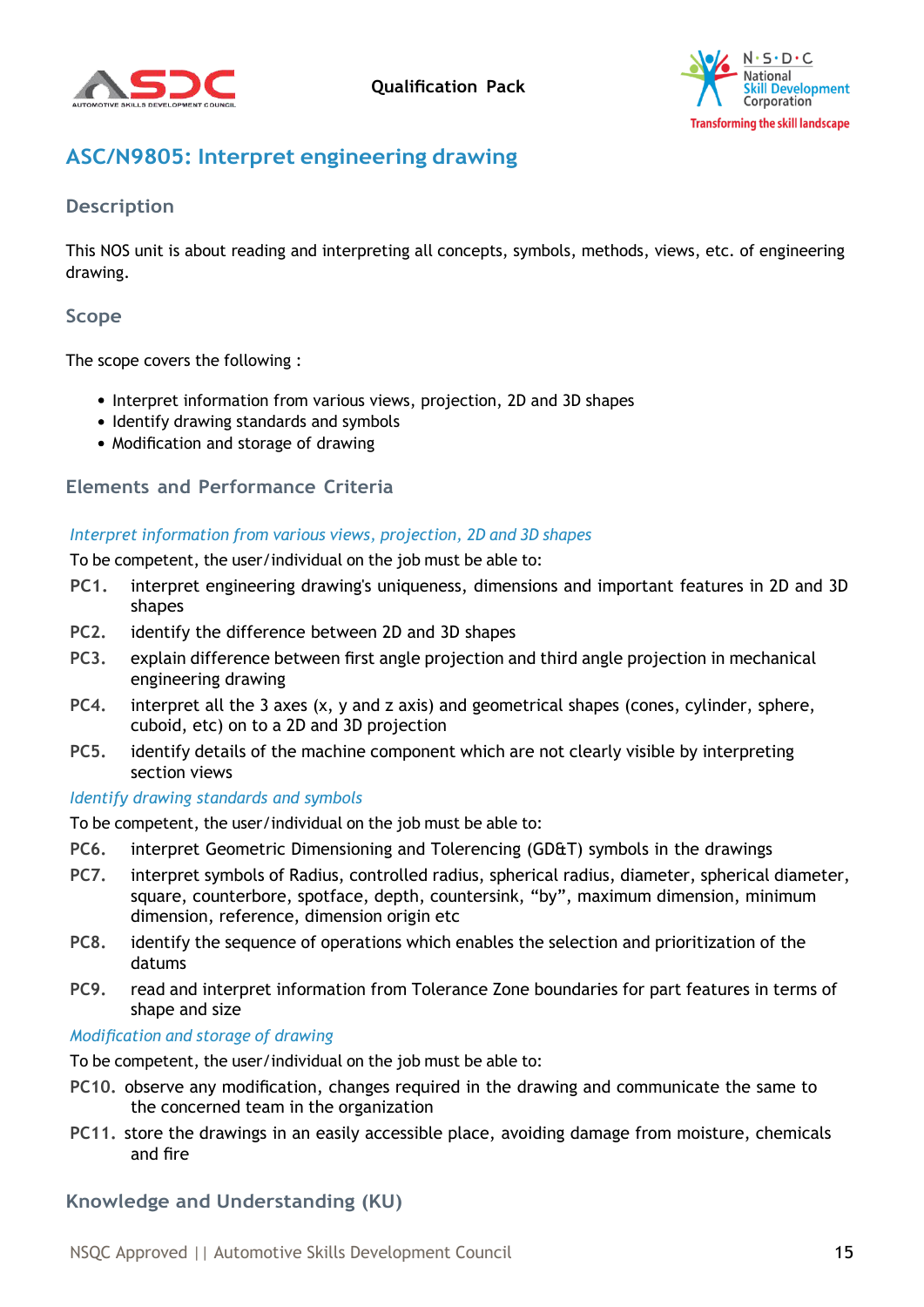



The individual on the job needs to know and understand:

- **KU1.** relevant organisational standards such as work standard, Standard Operating Procedure, quality process, maintenance standards etc. followed in the company
- **KU2.** importance of cycle-time and required output as per work order and work instructions
- **KU3.** drawing standards used by the company
- **KU4.** use of drawing tools such as scales, compass, types of pencils, CAD and CAM software etc.
- **KU5.** the basics of engineering drawing, orthographic projection, isometric projection, GD&T etc.
- **KU6.** importance of various projections, views, symbols and dimensions of drawing
- **KU7.** use of geometric shapes like lines, angles, circles, etc for interpreting the drawing

### **Generic Skills (GS)**

User/individual on the job needs to know how to:

- **GS1.** read and interpret workplace related drawing
- **GS2.** communicate the changes and requirements to supervisor by using relevant drawing terms and nomenclature
- **GS3.** attentively listen and comprehend the information given by the supervisor/team members
- **GS4.** write in English/regional language
- **GS5.** recognise problem in drawing and take suitable action
- **GS6.** analyse and apply the information gathered from observation, experience, reasoning or communication to act efficiently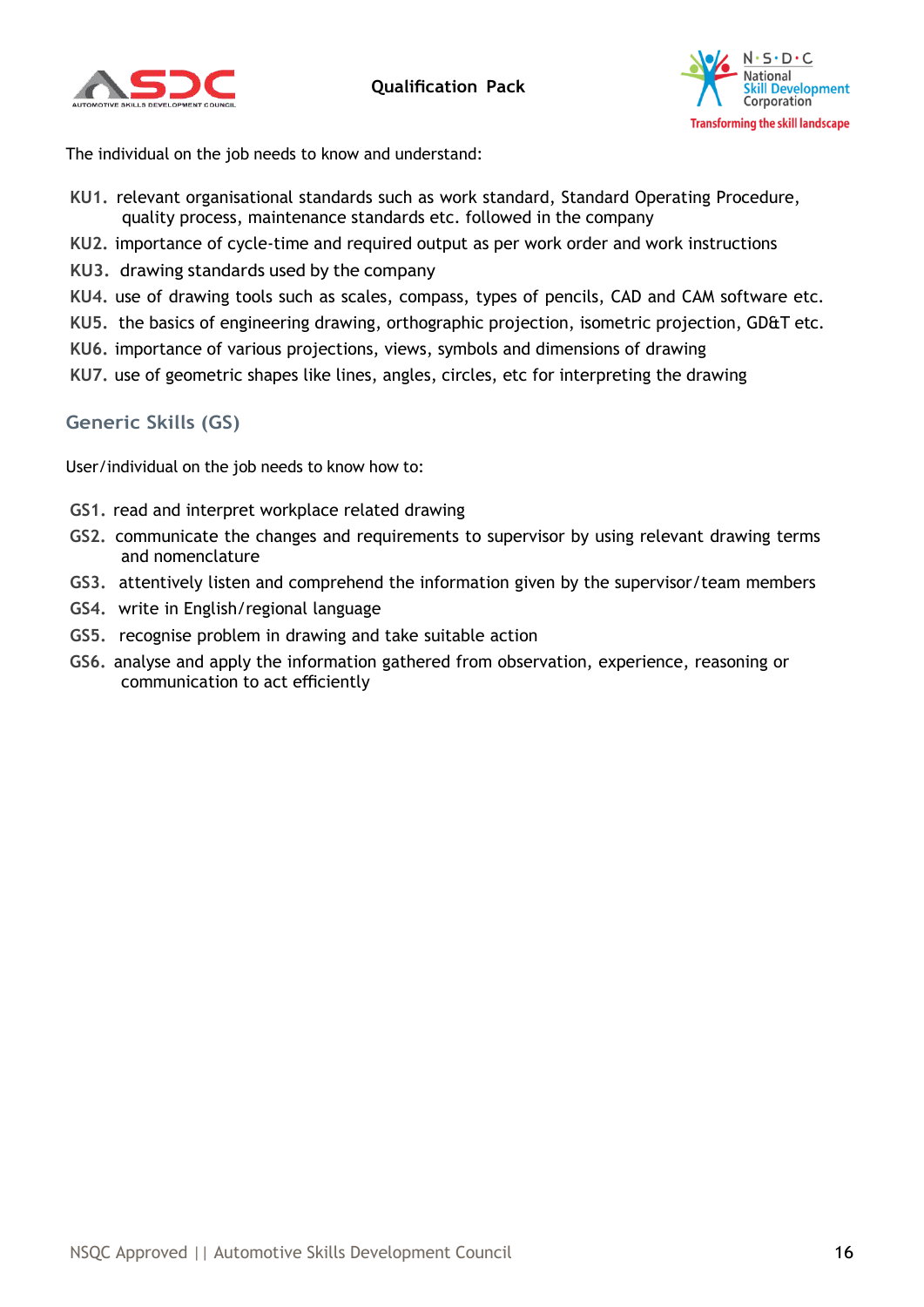



# **Assessment Criteria**

| <b>Assessment Criteria for Outcomes</b>                                                                                                                                                                                                            | <b>Theory</b><br><b>Marks</b> | <b>Practical</b><br><b>Marks</b> | Project<br><b>Marks</b> | Viva<br><b>Marks</b> |
|----------------------------------------------------------------------------------------------------------------------------------------------------------------------------------------------------------------------------------------------------|-------------------------------|----------------------------------|-------------------------|----------------------|
| Interpret information from various views,<br>projection, 2D and 3D shapes                                                                                                                                                                          | 21                            | 11                               |                         | 10                   |
| PC1. interpret engineering drawing's uniqueness,<br>dimensions and important features in 2D and 3D<br>shapes                                                                                                                                       | 5                             | 3                                |                         | $\overline{2}$       |
| PC2. identify the difference between 2D and 3D<br>shapes                                                                                                                                                                                           | $\overline{4}$                | $\overline{2}$                   |                         | $\overline{2}$       |
| PC3. explain difference between first angle<br>projection and third angle projection in<br>mechanical engineering drawing                                                                                                                          | $\overline{4}$                |                                  |                         | $\overline{2}$       |
| PC4. interpret all the 3 axes $(x, y, z)$ and $z$ axis) and<br>geometrical shapes (cones, cylinder, sphere,<br>cuboid, etc) on to a 2D and 3D projection                                                                                           | 5                             | 3                                |                         | $\overline{2}$       |
| PC5. identify details of the machine component<br>which are not clearly visible by interpreting<br>section views                                                                                                                                   | 3                             | 3                                |                         | $\overline{2}$       |
| Identify drawing standards and symbols                                                                                                                                                                                                             | 23                            | 15                               |                         | 8                    |
| PC6. interpret Geometric Dimensioning and<br>Tolerencing (GD&T) symbols in the drawings                                                                                                                                                            | 6                             | 4                                |                         | $\overline{2}$       |
| PC7. interpret symbols of Radius, controlled<br>radius, spherical radius, diameter, spherical<br>diameter, square, counterbore, spotface, depth,<br>countersink, "by", maximum dimension,<br>minimum dimension, reference, dimension origin<br>etc | 6                             | $\overline{4}$                   |                         | $\overline{2}$       |
| PC8. identify the sequence of operations which<br>enables the selection and prioritization of the<br>datums                                                                                                                                        | 5                             | 3                                |                         | $\overline{2}$       |
| PC9. read and interpret information from<br>Tolerance Zone boundaries for part features in<br>terms of shape and size                                                                                                                              | 6                             | $\overline{4}$                   |                         | $\overline{2}$       |
| Modification and storage of drawing                                                                                                                                                                                                                | 6                             | $\overline{\mathbf{4}}$          |                         | $\mathbf{2}$         |
| PC10. observe any modification, changes<br>required in the drawing and communicate the<br>same to the concerned team in the organization                                                                                                           | 3                             | $\overline{2}$                   |                         | 1                    |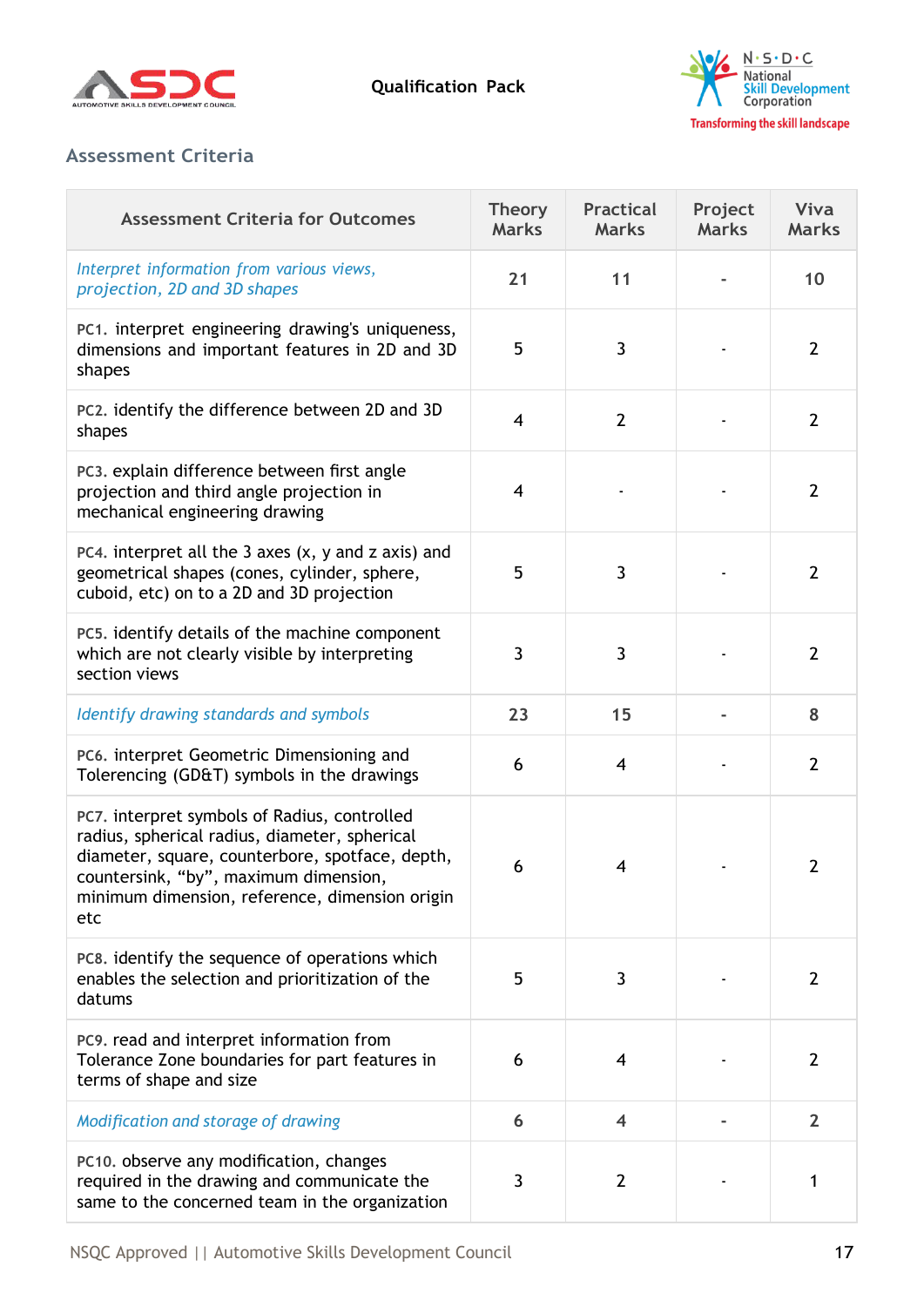



| <b>Assessment Criteria for Outcomes</b>                                                                         | <b>Theory</b><br><b>Marks</b> | <b>Practical</b><br><b>Marks</b> | Project<br><b>Marks</b> | Viva<br><b>Marks</b> |
|-----------------------------------------------------------------------------------------------------------------|-------------------------------|----------------------------------|-------------------------|----------------------|
| PC11. store the drawings in an easily accessible<br>place, avoiding damage from moisture,<br>chemicals and fire |                               |                                  |                         |                      |
| <b>NOS Total</b>                                                                                                | 50                            | 30                               |                         | 20                   |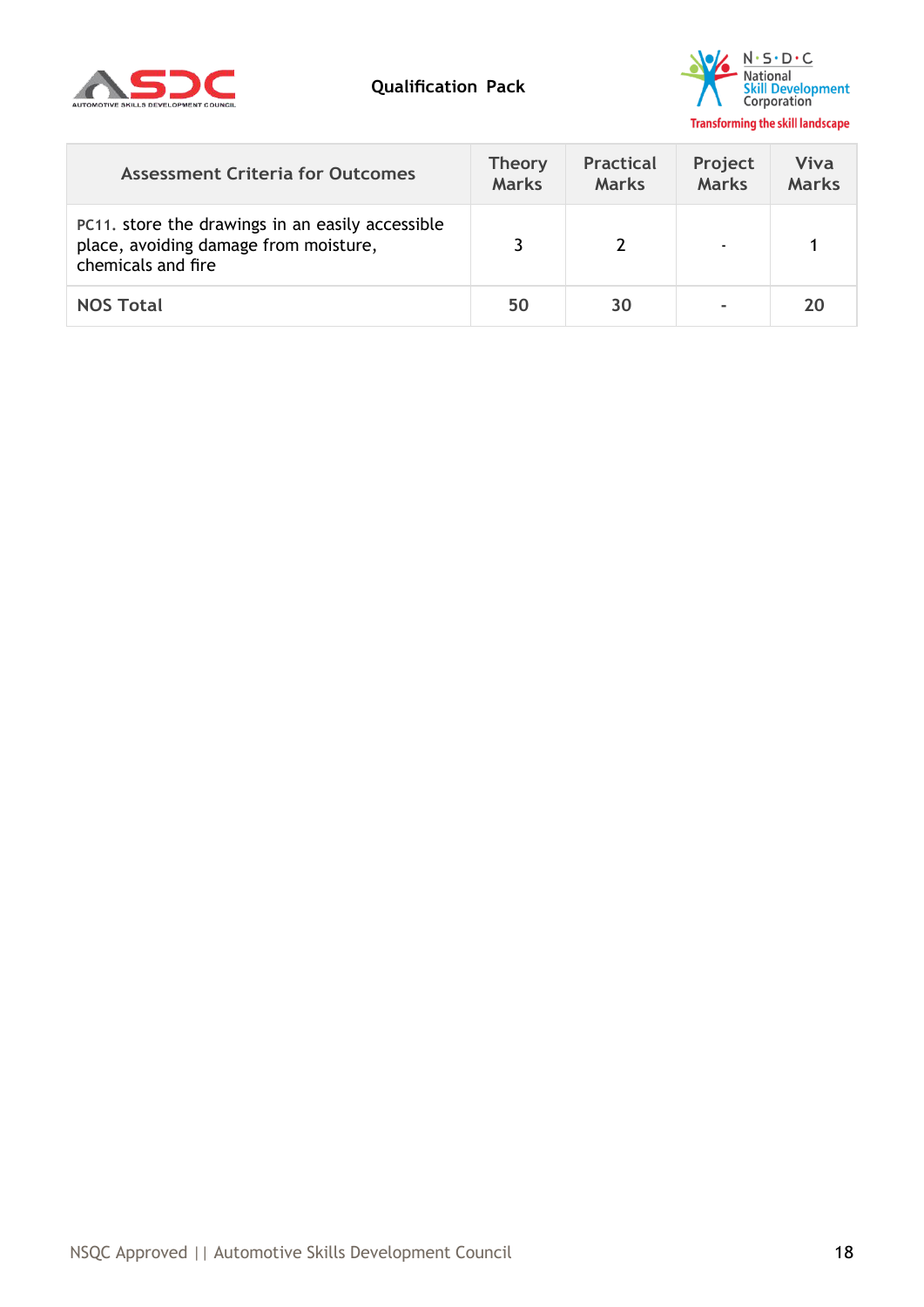



# **National Occupational Standards (NOS) Parameters**

| <b>NOS Code</b>            | ASC/N9805                     |
|----------------------------|-------------------------------|
| <b>NOS Name</b>            | Interpret engineering drawing |
| Sector                     | Automotive                    |
| Sub-Sector                 | Generic                       |
| <b>Occupation</b>          | Generic                       |
| <b>NSQF Level</b>          | $\overline{4}$                |
| <b>Credits</b>             | <b>TBD</b>                    |
| <b>Version</b>             | 1.0                           |
| <b>Last Reviewed Date</b>  | <b>NA</b>                     |
| <b>Next Review Date</b>    | 24/12/2025                    |
| <b>NSQC Clearance Date</b> | 25/02/2021                    |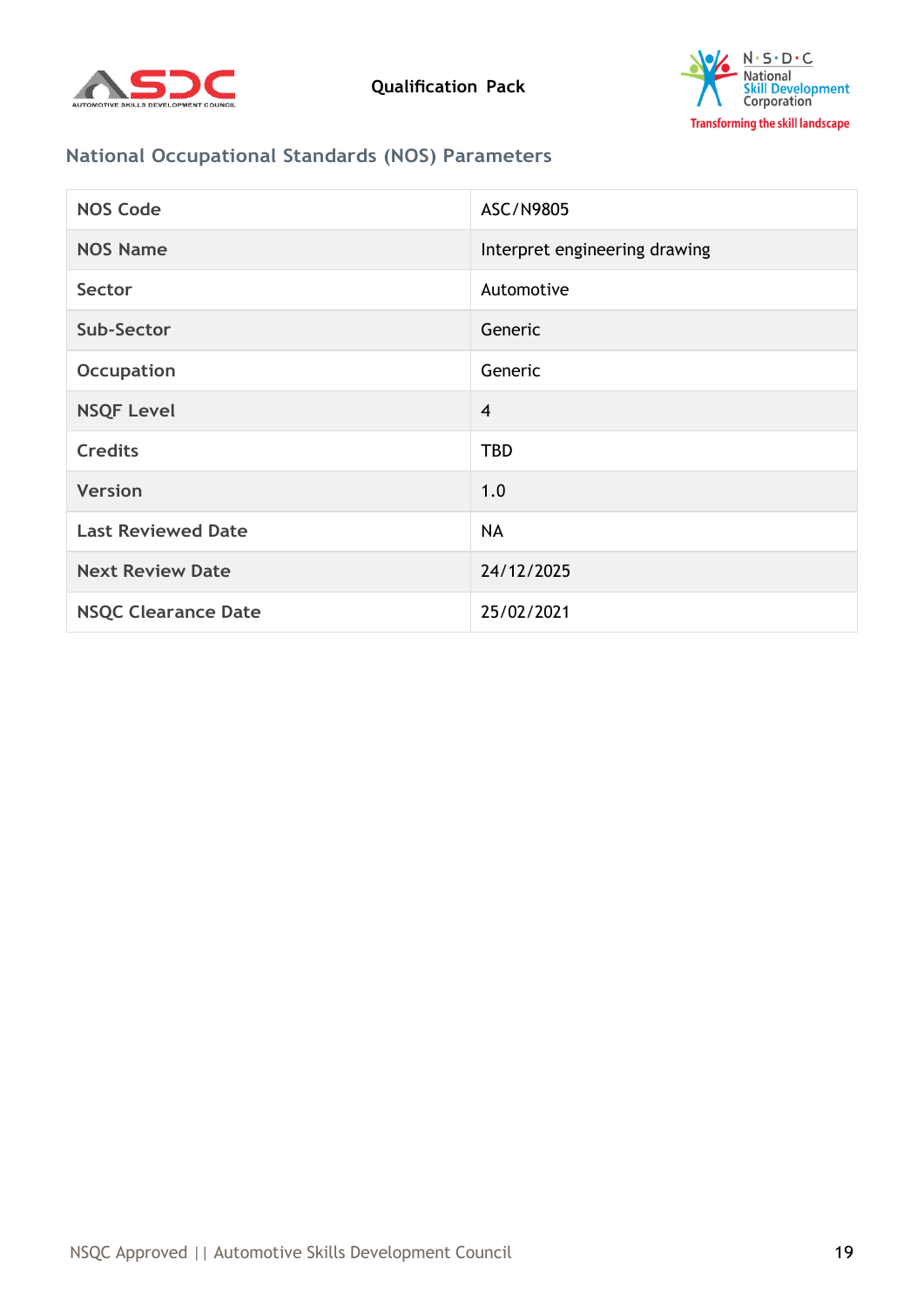



# <span id="page-19-0"></span>**ASC/N3618: Support the technician in electric vehicle assembly operations**

## **Description**

This NOS is about supporting the electric vehicle assembly technician and performing all assembly and post-assembly activities as per the given work order and the standards specified by the organization.

### **Scope**

The scope covers the following :

- Prepare for assembly activities
- Support in assembly operations
- Support in post-assembly operations

### **Elements and Performance Criteria**

#### *Prepare for assembly activities*

To be competent, the user/individual on the job must be able to:

- **PC1.** identify the work to be done by interpreting the assembly drawing/work instructions/SOPs
- **PC2.** identify and arrange the tools, measuring instruments, equipment, auto components/parts and sub-assemblies as per the SOP and job requirements
- **PC3.** select the appropriate assembling method and required tools and equipments in coordination with Electric Vehicle assembly technician
- **PC4.** check the assembling tools, accessories, measuirng instruments and equipment for any defects and clean dust and impurities from them before use
- **PC5.** check the terminals of battery and clean them by oxidants
- **PC6.** support in filling CLRI (clean, lubricate, retighten & inspection) check sheet and report to the supervisor about any abnormalities identified and action taken to resolve them
- **PC7.** lift the auto component manually or by hoist and place the same securely on the designated slot/space as indicated in the drawing/work instructions

#### *Support in assembly operations*

To be competent, the user/individual on the job must be able to:

- **PC8.** follow safety practices during assembly process as per organisational SOP
- **PC9.** support in setting of the equipment as per the selected assembly method
- **PC10.** support in selecting the right programme in case of robotic assembly method as defined in the SOP
- **PC11.** assist in assembly operations and assemble the safety parts i.e. bearings, shafts etc., battery systems, motors, electrical parts such as electric wire harness, Electronic Control Unit (ECU), automatic lock system, fuel injection system and other similar parts
- **PC12.** assist in installation of the Oil and Lube systems by placing and fitting the funnel, filters, hose pipes, glands, sockets, suction guns and regulator valves as prescribed in the Work Instructions/ SOPs/Control Plans
- **PC13.** support in adjusting, aligning and setting (gap and flushness) the parts, assemblies and aggregates by following Product Quality Standard (PQS)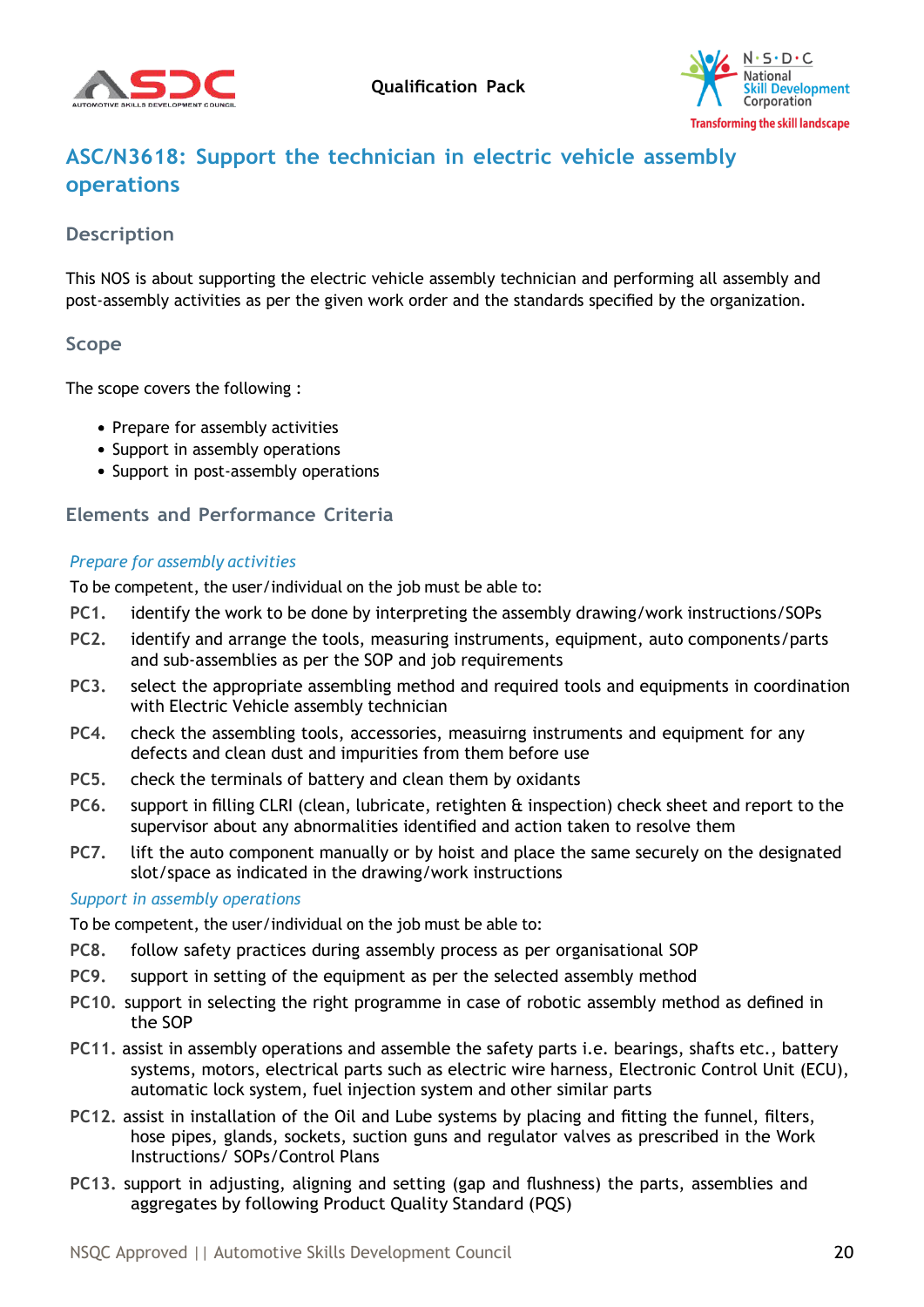



- **PC14.** carry out sealing of the required areas to prevent any leakage of water/air etc. during the usage of the component
- **PC15.** support in numbering of the wires connected to batteries during the assembly process

#### *Support in post-assembly operations*

To be competent, the user/individual on the job must be able to:

- **PC16.** carry out labeling on the auto components like High voltage sticker indication etc. specifying the information related to assembly process and quality standards followed
- **PC17.** apply appropriate lubricant on the component as per manufacturer's specifications
- **PC18.** check and confirm that battery charge, battery water, brake oil, gear oil, engine oil etc. are filled
- **PC19.** support the assembly technician in inspecting the final assembly for quality and defects such as loose electrical connections, battery leakage, improper use and placement of electronic components i.e. battery, motor, ECU, sensors & actuators and body surface for paint, dents, grooves, cracks, rough edges, improper part clearances etc.
- **PC20.** check the current in battery by using multimeter
- **PC21.** store the tools, equipment and fixtures by following organisational policies and procedures after completion of work
- **PC22.** dispose scrap or waste material into the disposal area in accordance with the company's policies and environmental regulations

# **Knowledge and Understanding (KU)**

The individual on the job needs to know and understand:

- **KU1.** relevant standards and procedures followed in the company
- **KU2.** different components/aggregates as well as auto component manufacturer's specifications for the same
- **KU3.** basic technology used in and functioning of various systems and components of the vehicle such as batteries, body management system, telematics, brake system, air-conditioning systems, active & passive safety system, media and other systems (including electrical machines and devices used in electric vehicles such as: generator, DC/AC and DC/DC converters, AC motor, DC motor, charging systems etc.)
- **KU4.** interconnection of systems with each other and effect of one system on other system
- **KU5.** fundamental terms, laws and principles of electricity used in EV such as: principles of storing electrical voltage, ohms law, voltage, current (AC/DC/HV), resistance, power, capacitance, electrostatics, magnetic, inductance, discrete electronic components, radio frequency, automotive communication protocols such as CAN, LIN, etc.
- **KU6.** symbols, units and terms used in wiring diagrams associated with electrical/electric systems/components of the vehicle
- **KU7.** legal regulations that need to be taken into account for handling electric vehicles in the workshop
- **KU8.** various assembly operations and methods
- **KU9.** the process flow of the assembly operations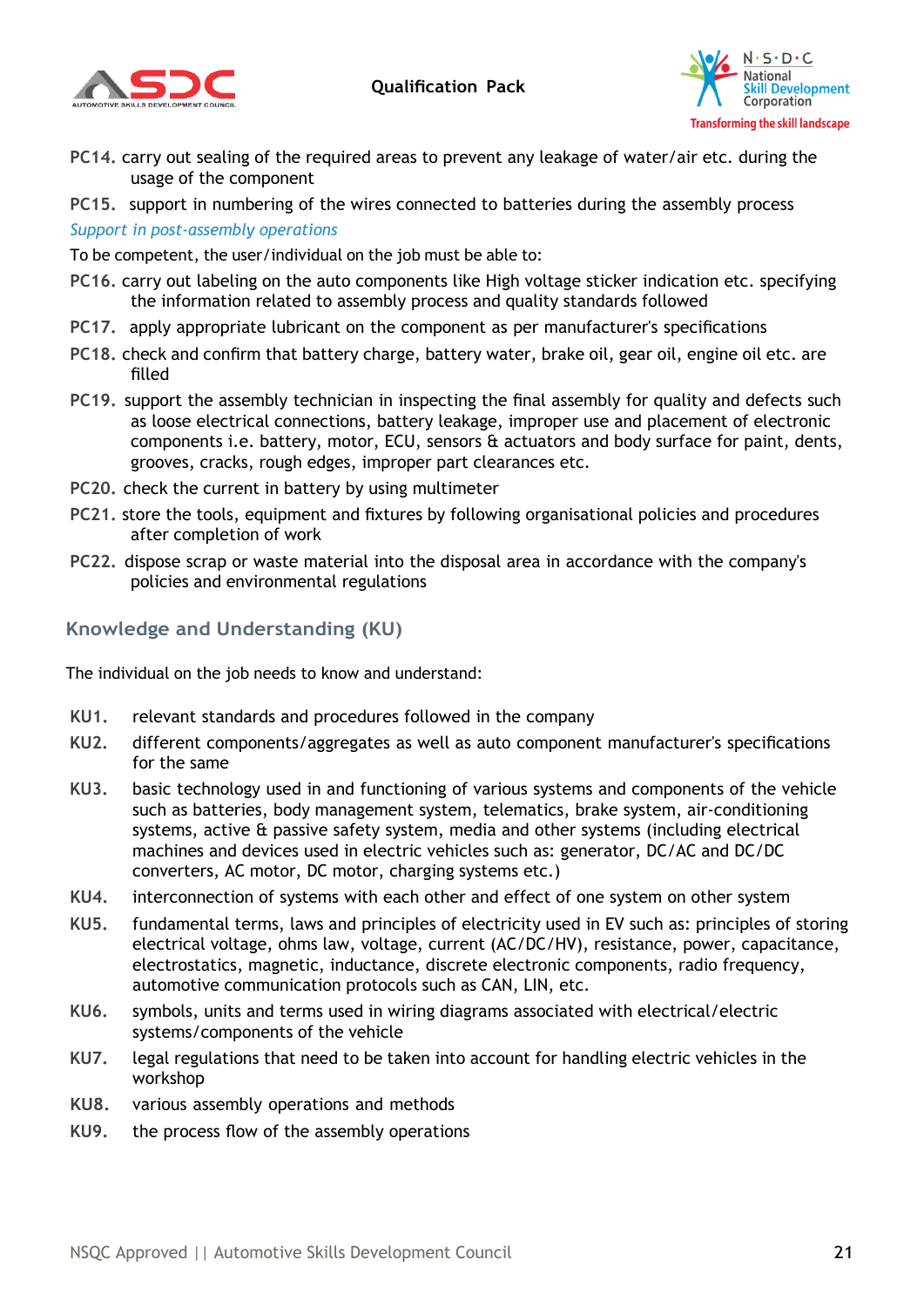



- **KU10.** the correct method of the assembly operation such as angle for holding the soldering gun/pneumatic tools/pulse tools/dc nut-runner/riveting guns/battery tools, direction of application of torque, ergonomics of hand/ body to complete the assembly operation keeping in mind safe working procedures
- **KU11.** SOP recommended by the manufacturer for using tools, measuring instruments, accessories and equipment required during the assembly process
- **KU12.** impact of various assembly process like bolting, torqueing, tightening, fitting, greasing, hammering, sealing, clamping on the final component/vehicle
- **KU13.** application of various sealing compounds, gaskets and adhesives
- **KU14.** various types of defects and their effect on final assembly
- **KU15.** the post assembling processes like inspection, cleaning etc.
- **KU16.** the various methods for inspecting the final assembly
- **KU17.** safety requirements during the assembling work

### **Generic Skills (GS)**

User/individual on the job needs to know how to:

- **GS1.** read and interpret drawings, work instructions, equipment manuals and process documents
- **GS2.** communicate the assembly process requirements to the technician and co-workers
- **GS3.** communicate issues to the supervisor that occur during assembling process
- **GS4.** attentively listen and comprehend the information given by the lead technician/team members
- **GS5.** write any work related information in English/regional language
- **GS6.** recognise a workplace problem and take suitable action
- **GS7.** analyse and apply the information gathered from observation, experience, reasoning or communication to act efficiently
- **GS8.** plan and organise work according to the work requirements
- **GS9.** complete the assigned tasks within specified timeline and schedule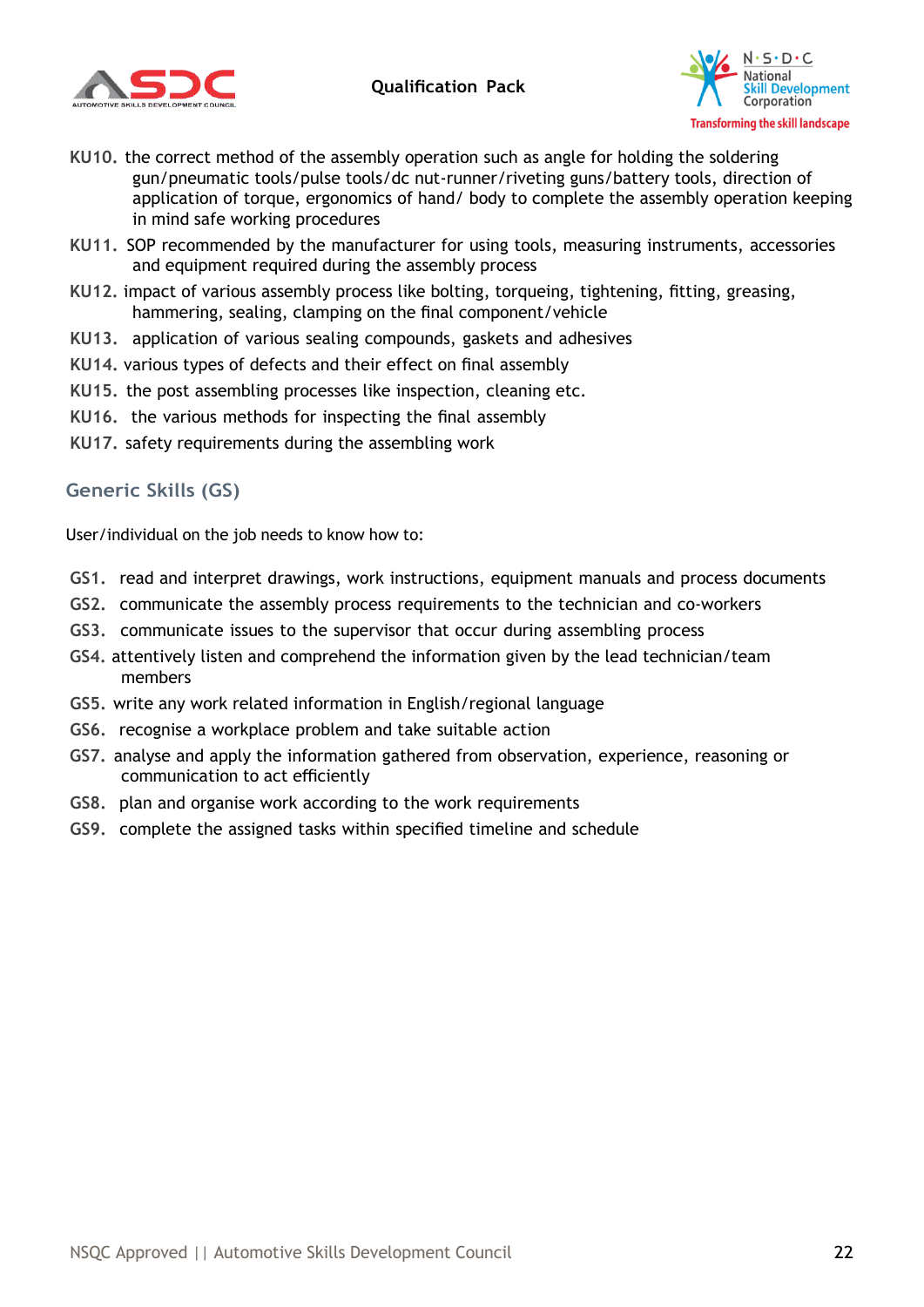



# **Assessment Criteria**

| <b>Assessment Criteria for Outcomes</b>                                                                                                                                                       | <b>Theory</b><br><b>Marks</b> | <b>Practical</b><br><b>Marks</b> | Project<br><b>Marks</b> | Viva<br><b>Marks</b> |
|-----------------------------------------------------------------------------------------------------------------------------------------------------------------------------------------------|-------------------------------|----------------------------------|-------------------------|----------------------|
| Prepare for assembly activities                                                                                                                                                               | 9                             | 14                               |                         | 7                    |
| PC1. identify the work to be done by interpreting<br>the assembly drawing/work instructions/SOPs                                                                                              | 1                             | $\overline{2}$                   |                         | 1                    |
| PC2. identify and arrange the tools, measuring<br>instruments, equipment, auto components/parts<br>and sub-assemblies as per the SOP and job<br>requirements                                  | $\overline{2}$                | 3                                |                         | $\overline{2}$       |
| PC3. select the appropriate assembling method and<br>required tools and equipments in coordination with<br>Electric Vehicle assembly technician                                               | 1                             | 1                                |                         |                      |
| PC4. check the assembling tools, accessories,<br>measuirng instruments and equipment for any<br>defects and clean dust and impurities from them<br>before use                                 | $\overline{2}$                | $\overline{2}$                   |                         | $\overline{2}$       |
| PC5. check the terminals of battery and clean them<br>by oxidants                                                                                                                             | 1                             | $\overline{2}$                   |                         | 1                    |
| PC6. support in filling CLRI (clean, lubricate,<br>retighten & inspection) check sheet and report to<br>the supervisor about any abnormalities identified<br>and action taken to resolve them | 1                             | $\overline{2}$                   |                         |                      |
| PC7. lift the auto component manually or by hoist<br>and place the same securely on the designated<br>slot/space as indicated in the drawing/work<br>instructions                             | 1                             | $\overline{2}$                   |                         |                      |
| Support in assembly operations                                                                                                                                                                | 12                            | 22                               |                         | $\overline{7}$       |
| PC8. follow safety practices during assembly<br>process as per organisational SOP                                                                                                             | 1                             | 1                                |                         | 1                    |
| PC9. support in setting of the equipment as per the<br>selected assembly method                                                                                                               | 1                             | $\overline{2}$                   |                         |                      |
| PC10. support in selecting the right programme in<br>case of robotic assembly method as defined in the<br>SOP                                                                                 | $\overline{2}$                | 4                                |                         |                      |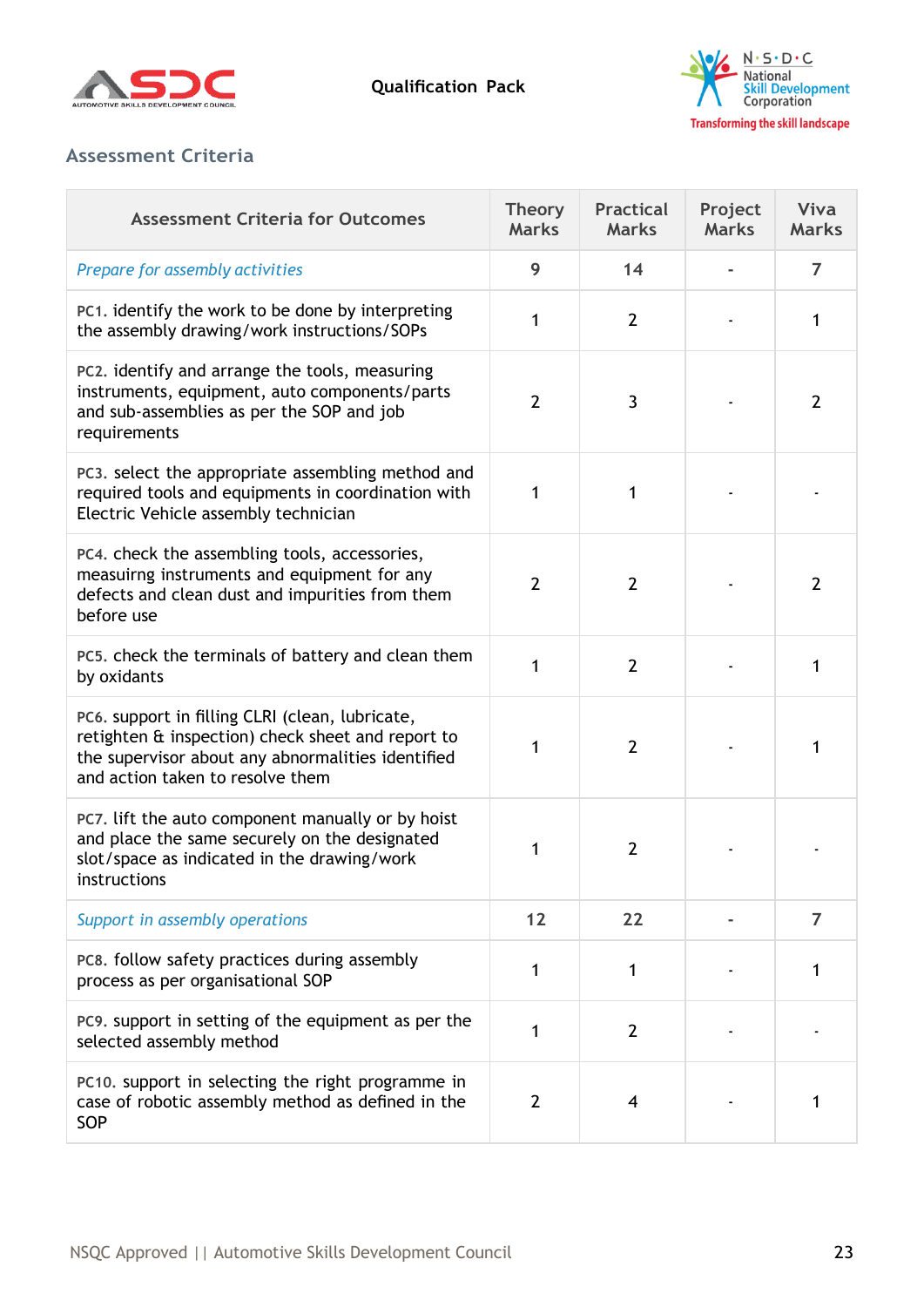



| <b>Assessment Criteria for Outcomes</b>                                                                                                                                                                                                                                                                                                                                     | <b>Theory</b><br><b>Marks</b> | <b>Practical</b><br><b>Marks</b> | Project<br><b>Marks</b> | Viva<br><b>Marks</b> |
|-----------------------------------------------------------------------------------------------------------------------------------------------------------------------------------------------------------------------------------------------------------------------------------------------------------------------------------------------------------------------------|-------------------------------|----------------------------------|-------------------------|----------------------|
| PC11. assist in assembly operations and assemble<br>the safety parts i.e. bearings, shafts etc., battery<br>systems, motors, electrical parts such as electric<br>wire harness, Electronic Control Unit (ECU),<br>automatic lock system, fuel injection system and<br>other similar parts                                                                                   | $\overline{4}$                | 5                                |                         | 1                    |
| PC12, assist in installation of the Oil and Lube<br>systems by placing and fitting the funnel, filters,<br>hose pipes, glands, sockets, suction guns and<br>regulator valves as prescribed in the Work<br>Instructions/ SOPs/Control Plans                                                                                                                                  | $\overline{2}$                | 4                                |                         |                      |
| PC13. support in adjusting, aligning and setting<br>(gap and flushness) the parts, assemblies and<br>aggregates by following Product Quality Standard<br>(PQS)                                                                                                                                                                                                              | 1                             | 3                                |                         |                      |
| PC14. carry out sealing of the required areas to<br>prevent any leakage of water/air etc. during the<br>usage of the component                                                                                                                                                                                                                                              | 1                             | $\overline{2}$                   |                         | 1                    |
| PC15. support in numbering of the wires connected<br>to batteries during the assembly process                                                                                                                                                                                                                                                                               |                               | 1                                |                         | 1                    |
| Support in post-assembly operations                                                                                                                                                                                                                                                                                                                                         | 9                             | 14                               |                         | 6                    |
| PC16. carry out labeling on the auto components<br>like High voltage sticker indication etc. specifying<br>the information related to assembly process and<br>quality standards followed                                                                                                                                                                                    | 1                             | $\overline{2}$                   |                         | 1                    |
| PC17. apply appropriate lubricant on the<br>component as per manufacturer's specifications                                                                                                                                                                                                                                                                                  | 1                             | $\overline{2}$                   |                         | 1                    |
| PC18. check and confirm that battery charge,<br>battery water, brake oil, gear oil, engine oil etc. are<br>filled                                                                                                                                                                                                                                                           | 1                             | 3                                |                         | 1                    |
| PC19. support the assembly technician in inspecting<br>the final assembly for quality and defects such as<br>loose electrical connections, battery leakage,<br>improper use and placement of electronic<br>components i.e. battery, motor, ECU, sensors &<br>actuators and body surface for paint, dents,<br>grooves, cracks, rough edges, improper part<br>clearances etc. | 3                             | $\overline{2}$                   |                         |                      |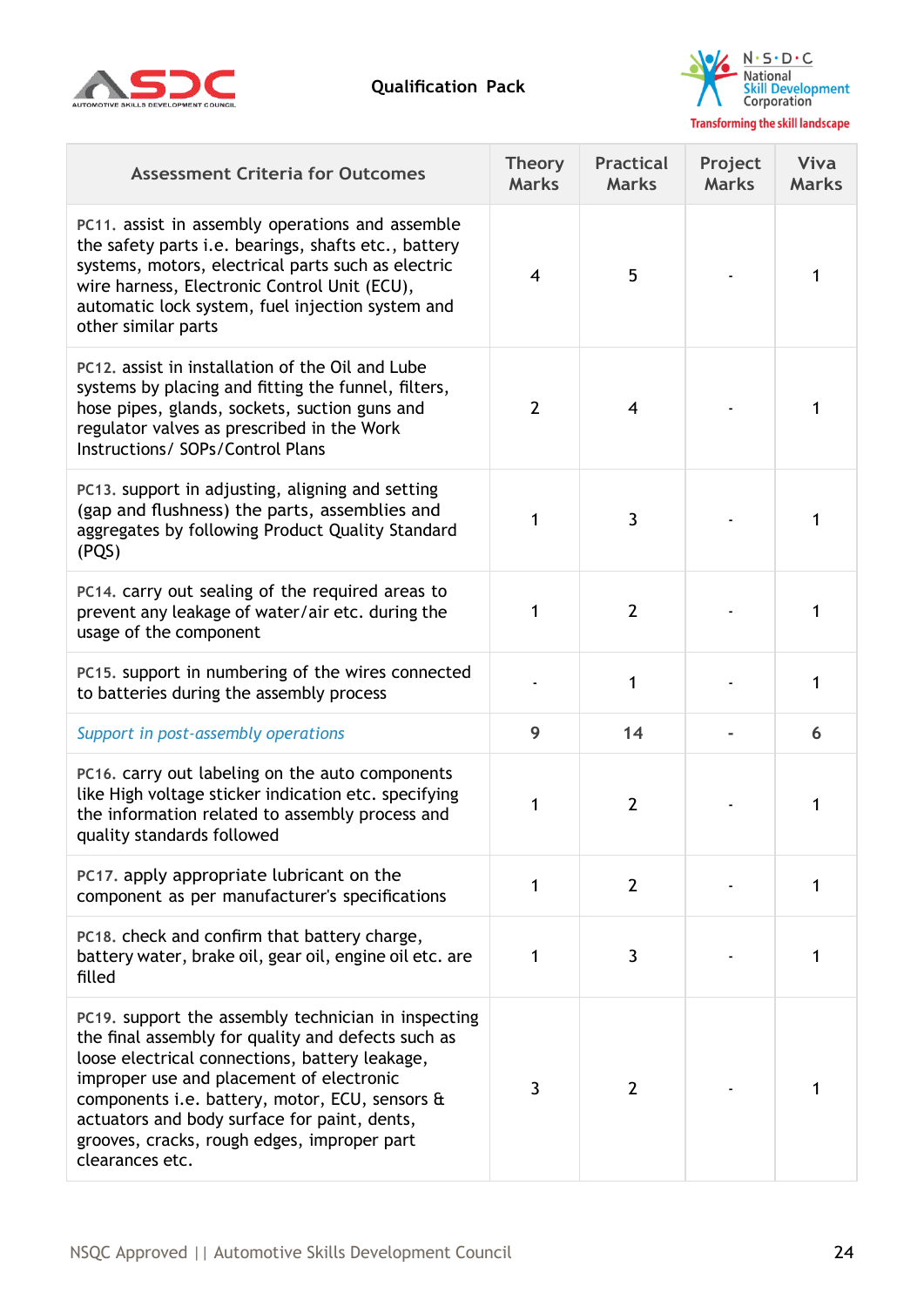



| <b>Assessment Criteria for Outcomes</b>                                                                                                    | <b>Theory</b><br><b>Marks</b> | <b>Practical</b><br><b>Marks</b> | Project<br><b>Marks</b> | Viva<br><b>Marks</b> |
|--------------------------------------------------------------------------------------------------------------------------------------------|-------------------------------|----------------------------------|-------------------------|----------------------|
| PC20, check the current in battery by using<br>multimeter                                                                                  |                               |                                  |                         |                      |
| PC21. store the tools, equipment and fixtures by<br>following organisational policies and procedures<br>after completion of work           |                               |                                  |                         |                      |
| PC22. dispose scrap or waste material into the<br>disposal area in accordance with the company's<br>policies and environmental regulations |                               | 2                                |                         |                      |
| <b>NOS Total</b>                                                                                                                           | 30                            | 50                               |                         |                      |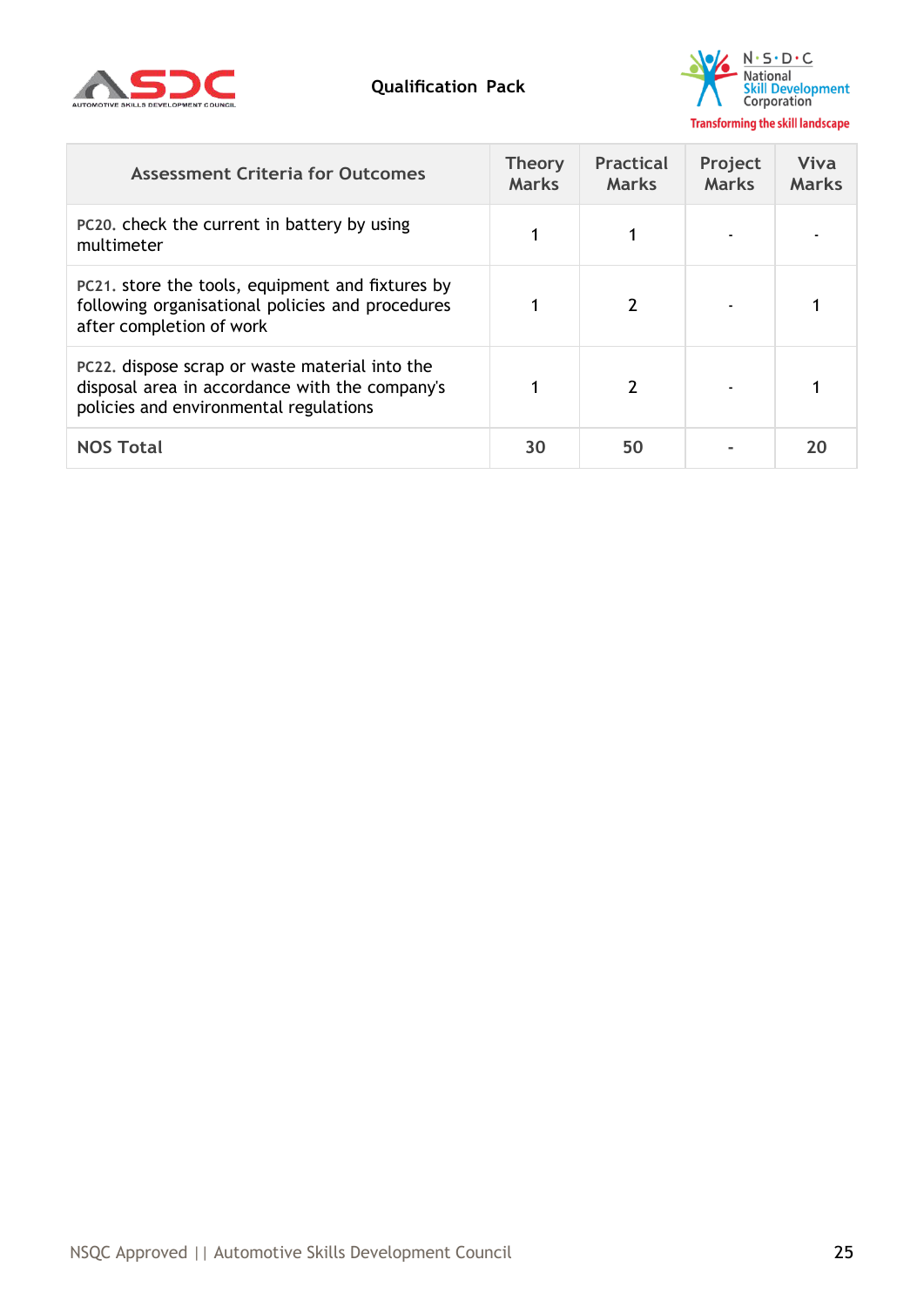



# **National Occupational Standards (NOS) Parameters**

| <b>NOS Code</b>            | ASC/N3618                                                      |
|----------------------------|----------------------------------------------------------------|
| <b>NOS Name</b>            | Support the technician in electric vehicle assembly operations |
| Sector                     | Automotive                                                     |
| Sub-Sector                 | Manufacturing                                                  |
| <b>Occupation</b>          | <b>Assembly Operation</b>                                      |
| <b>NSQF Level</b>          | 3                                                              |
| <b>Credits</b>             | <b>TBD</b>                                                     |
| <b>Version</b>             | 1.0                                                            |
| <b>Last Reviewed Date</b>  | 20/04/2021                                                     |
| <b>Next Review Date</b>    | 20/04/2026                                                     |
| <b>NSQC Clearance Date</b> | 24/06/2026                                                     |

# <span id="page-25-0"></span>Assessment Guidelines and Assessment Weightage

#### **Assessment Guidelines**

1. Criteria for assessment for each Qualification Pack will be created by the Sector Skill Council. Each Performance Criteria (PC) (PC) will be assigned marks proportional to its importance in NOS. SSC will also lay down proportion of marks for Theory and Skills Practical for each PC.

2. The assessment for the theory part will be based on knowledge bank of questions created by the SSC.

3. Individual assessment agencies will create unique question papers for theory part for each candidate at each examination/training centre (as per assessment criteria below).

4. Individual assessment agencies will create unique evaluations for skill practical for every student at each examination/ training centre based on these criteria.

5. In case of successfully passing only certain number of NOSs, the trainee is eligible to take

subsequent assessment on the balance NOS's to pass the Qualification Pack.

6. In case of unsuccessful completion, the trainee may seek reassessment on the Qualification Pack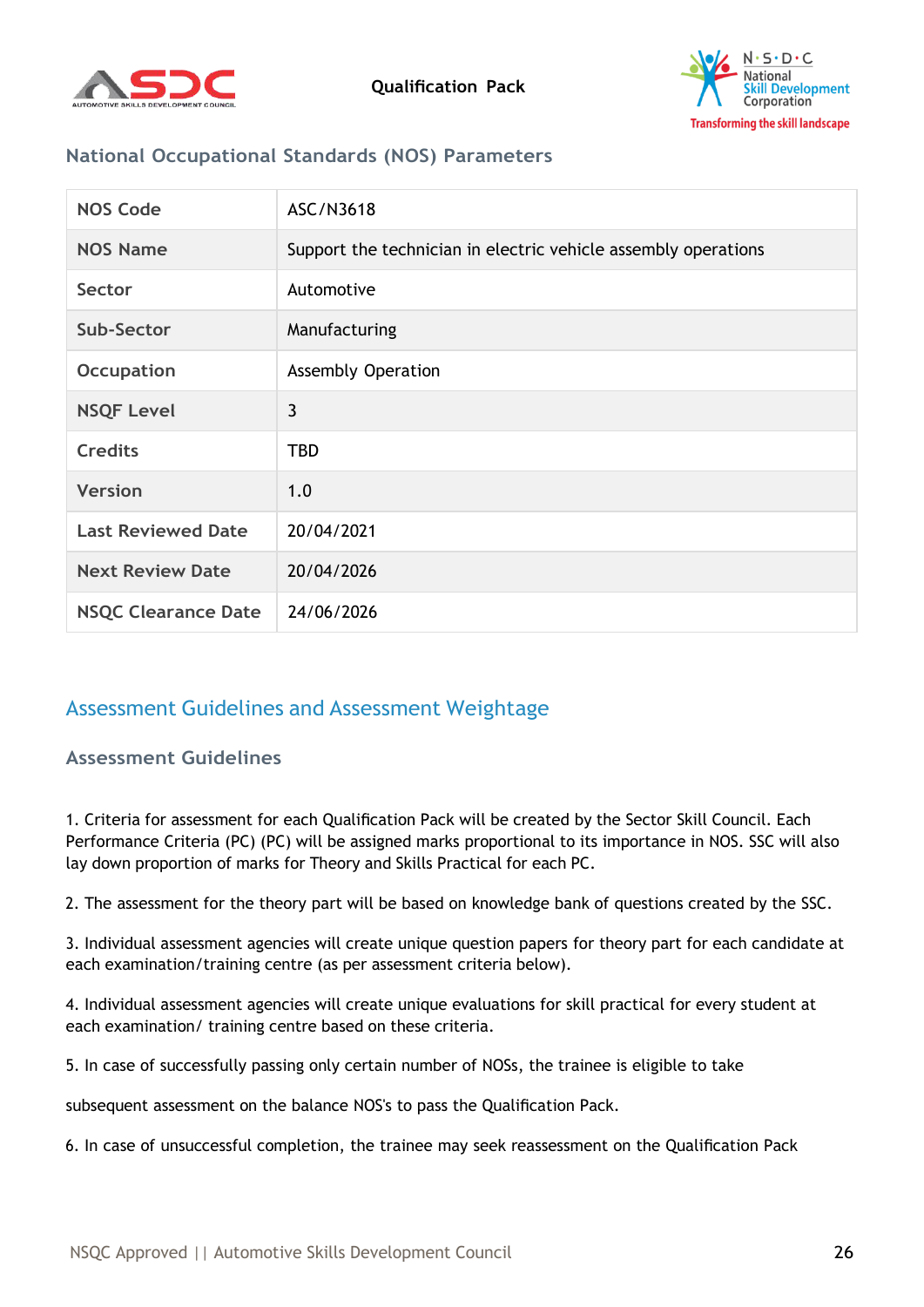



#### **Minimum Aggregate Passing % at QP Level : 65**

(**Please note**: Every Trainee should score a minimum aggregate passing percentage as specified above, to successfully clear the Qualification Pack assessment.)

## <span id="page-26-0"></span>**Assessment Weightage**

#### Compulsory NOS

| <b>National Occupational</b><br><b>Standards</b>                                  | Theory<br><b>Marks</b> | <b>Practical</b><br><b>Marks</b> | Project<br><b>Marks</b> | Viva<br><b>Marks</b> | <b>Total</b><br><b>Marks</b> | Weightage |
|-----------------------------------------------------------------------------------|------------------------|----------------------------------|-------------------------|----------------------|------------------------------|-----------|
| ASC/N9803.Organize work<br>and resources<br>(Manufacturing)                       | 50                     | 30                               | $\blacksquare$          | 20                   | 100                          | 10        |
| ASC/N9802.Interact<br>effectively with colleagues,<br>customers and others        | 50                     | 30                               |                         | 20                   | 100                          | 5         |
| ASC/N9805.Interpret<br>engineering drawing                                        | 50                     | 30                               |                         | 20                   | 100                          | 10        |
| ASC/N3618.Support the<br>technician in electric<br>vehicle assembly<br>operations | 27                     | 47                               |                         | 18                   | 92                           | 75        |
| <b>Total</b>                                                                      | 177                    | 137                              |                         | 78                   | 392                          | 100       |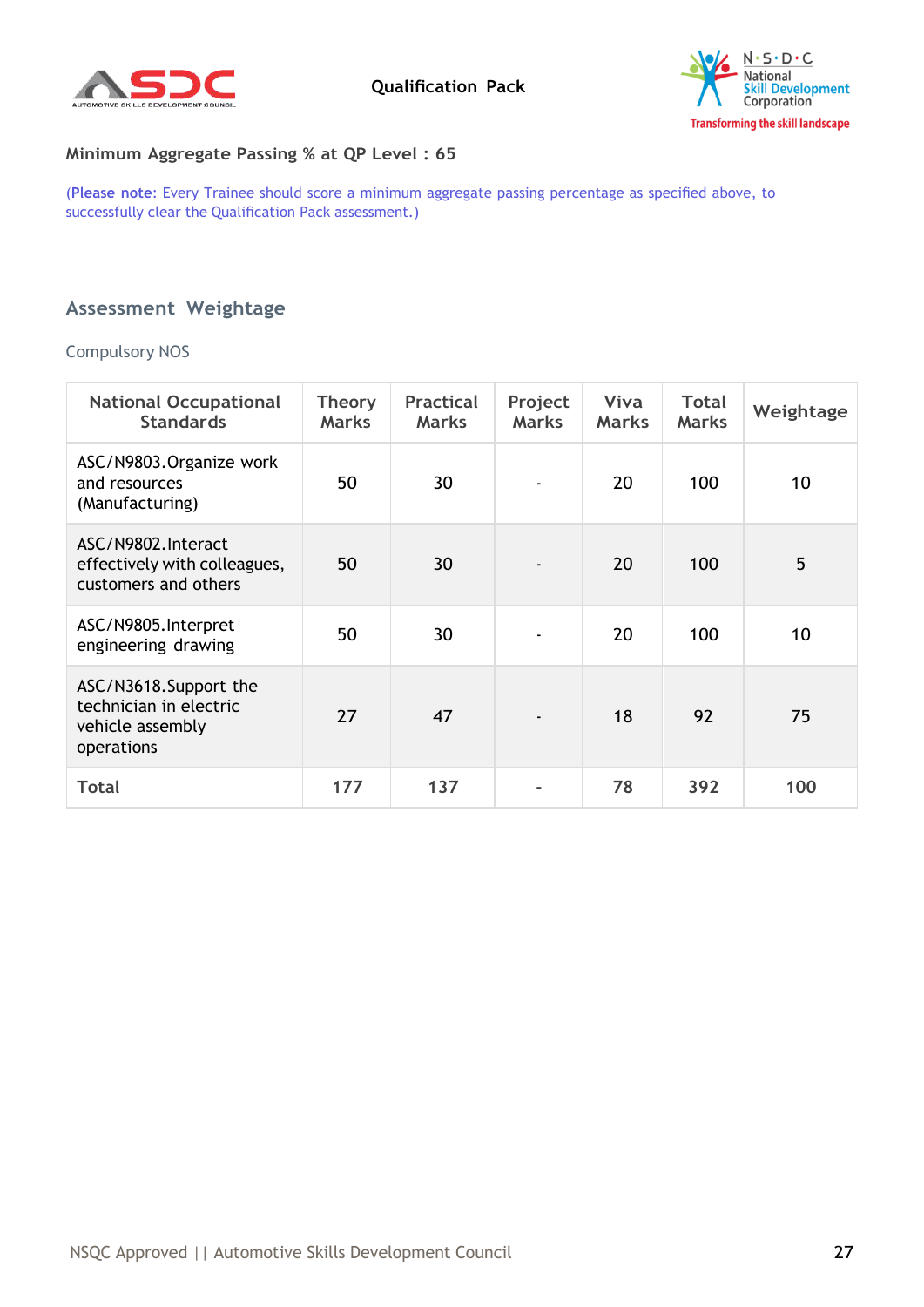



# <span id="page-27-0"></span>**Acronyms**

| <b>NOS</b>      | National Occupational Standard(s)               |
|-----------------|-------------------------------------------------|
| <b>NSQF</b>     | National Skills Qualifications Framework        |
| <b>QP</b>       | <b>Qualifications Pack</b>                      |
| <b>TVET</b>     | Technical and Vocational Education and Training |
|                 |                                                 |
| <b>PPE</b>      | Personal Protective Equipment                   |
| PwD             | Person with Disability                          |
| <b>SOP</b>      | <b>Standard Operating Practices</b>             |
| <b>CLRI</b>     | Clean, Lubricate, Retighten & Inspection        |
| <b>ECU</b>      | <b>Electronic Control Unit</b>                  |
| <b>GD&amp;T</b> | Geometric Dimensioning & Tolerancing            |
| <b>CAD</b>      | <b>Computer-Aided Drafting</b>                  |
| <b>CAM</b>      | <b>Computer-Aided Manufacturing</b>             |
| <b>CLRI</b>     | Clean, Lubricate, Retighten & Inspection        |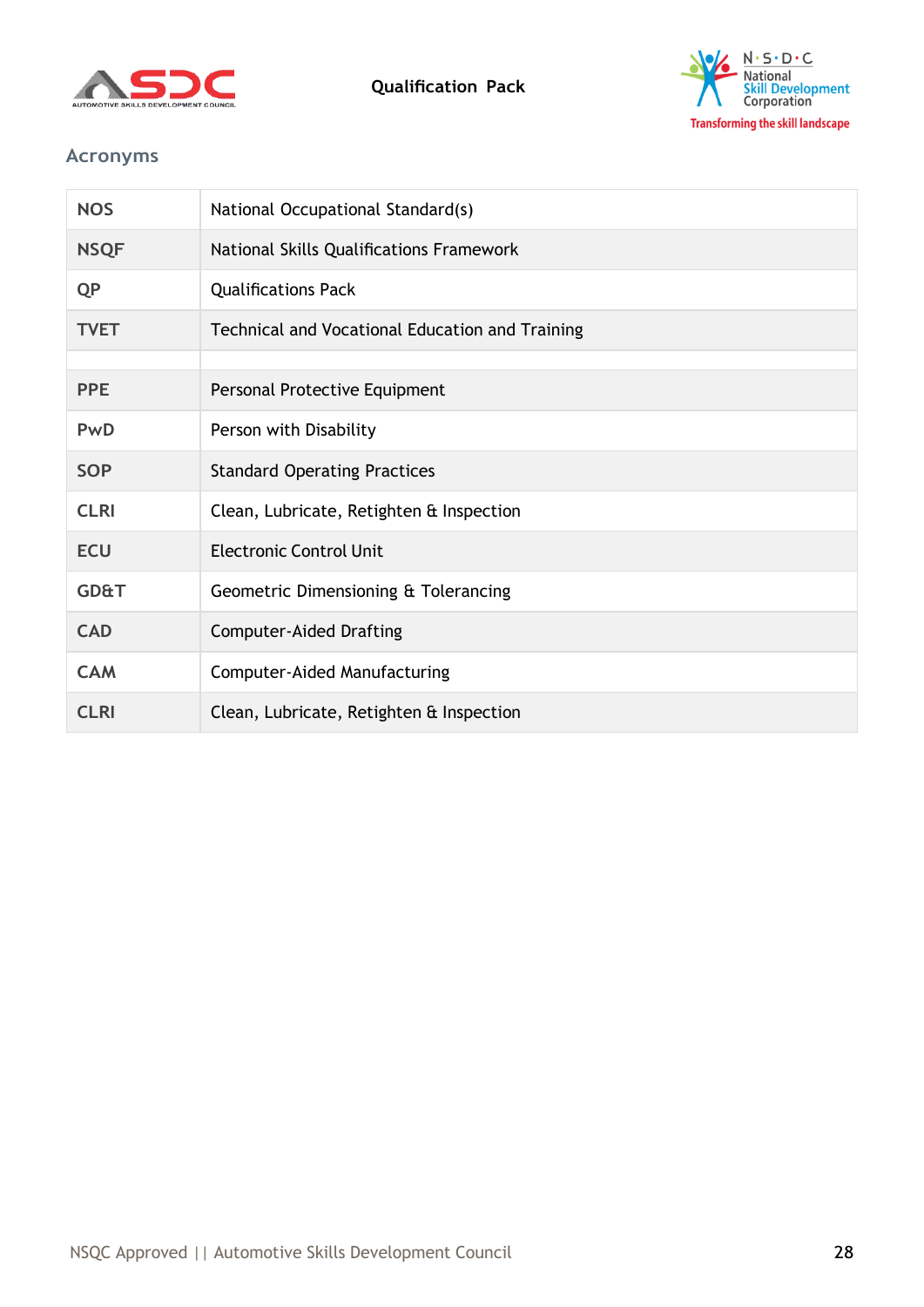



# <span id="page-28-0"></span>**Glossary**

| Sector                                                    | Sector is a conglomeration of different business operations having<br>similar business and interests. It may also be defined as a distinct<br>subset of the economy whose components share similar characteristics<br>and interests.                                                                         |
|-----------------------------------------------------------|--------------------------------------------------------------------------------------------------------------------------------------------------------------------------------------------------------------------------------------------------------------------------------------------------------------|
| Sub-sector                                                | Sub-sector is derived from a further breakdown based on the<br>characteristics and interests of its components.                                                                                                                                                                                              |
| <b>Occupation</b>                                         | Occupation is a set of job roles, which perform similar/ related set of<br>functions in an industry.                                                                                                                                                                                                         |
| Job role                                                  | Job role defines a unique set of functions that together form a unique<br>employment opportunity in an organisation.                                                                                                                                                                                         |
| <b>Occupational</b><br>Standards (OS)                     | OS specify the standards of performance an individual must achieve<br>when carrying out a function in the workplace, together with the<br>Knowledge and Understanding (KU) they need to meet that standard<br>consistently. Occupational Standards are applicable both in the Indian<br>and global contexts. |
| <b>Performance Criteria</b><br>(PC)                       | Performance Criteria (PC) are statements that together specify the<br>standard of performance required when carrying out a task.                                                                                                                                                                             |
| <b>National</b><br><b>Occupational</b><br>Standards (NOS) | NOS are occupational standards which apply uniquely in the Indian<br>context.                                                                                                                                                                                                                                |
| <b>Qualifications Pack</b><br>(QP)                        | QP comprises the set of OS, together with the educational, training and<br>other criteria required to perform a job role. A QP is assigned a unique<br>qualifications pack code.                                                                                                                             |
| <b>Unit Code</b>                                          | Unit code is a unique identifier for an Occupational Standard, which is<br>denoted by an 'N'                                                                                                                                                                                                                 |
| <b>Unit Title</b>                                         | Unit title gives a clear overall statement about what the incumbent<br>should be able to do.                                                                                                                                                                                                                 |
| <b>Description</b>                                        | Description gives a short summary of the unit content. This would be<br>helpful to anyone searching on a database to verify that this is the<br>appropriate OS they are looking for.                                                                                                                         |
| <b>Scope</b>                                              | Scope is a set of statements specifying the range of variables that an<br>individual may have to deal with in carrying out the function which have<br>a critical impact on quality of performance required.                                                                                                  |
| Knowledge and<br><b>Understanding (KU)</b>                | Knowledge and Understanding (KU) are statements which together<br>specify the technical, generic, professional and organisational specific<br>knowledge that an individual needs in order to perform to the required<br>standard.                                                                            |